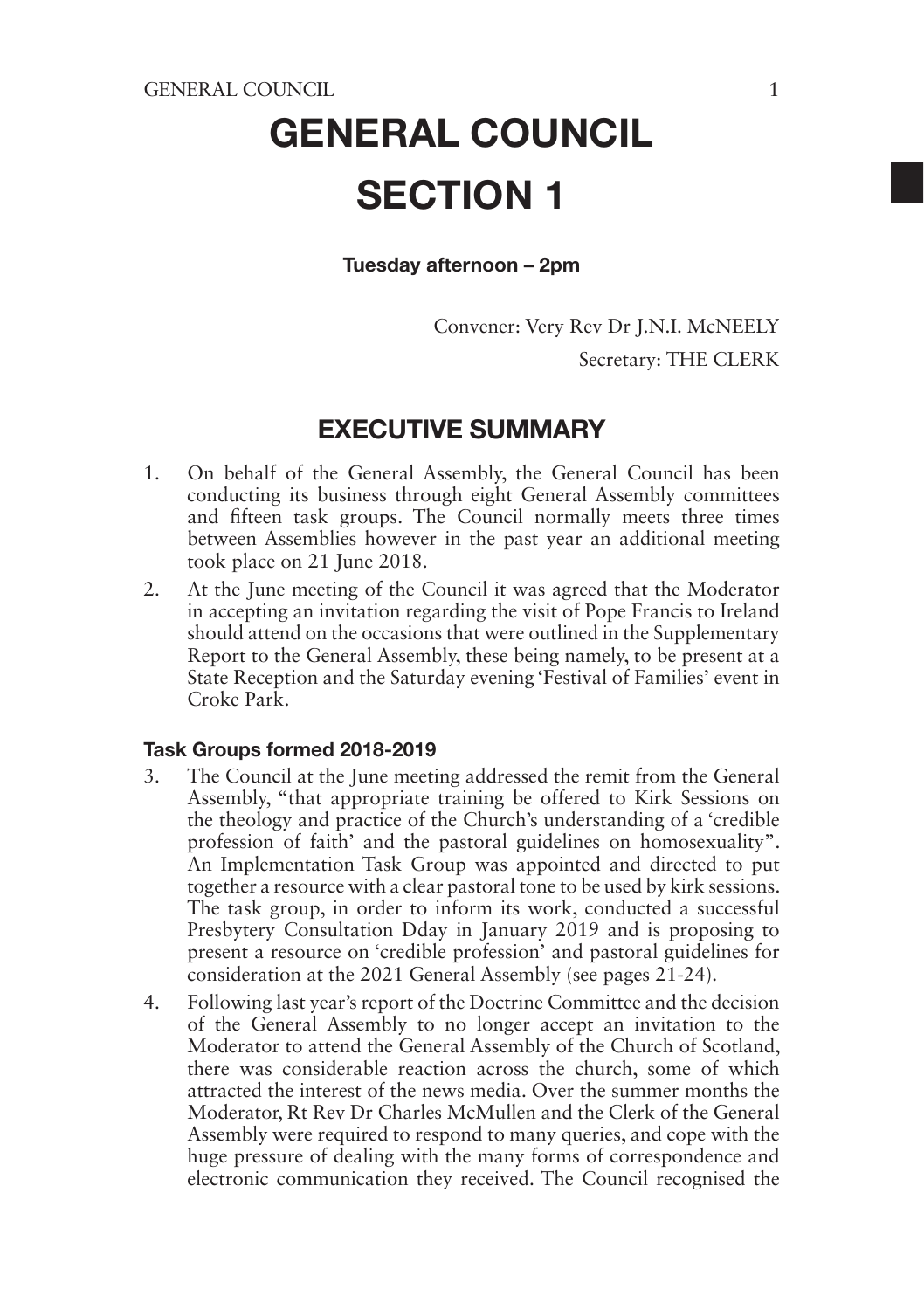stress this created for the Moderator and the Clerk and acknowledged the wisdom and discernment demonstrated in how they dealt with the tensions and demands made of them.

- 5. The General Council at the October meeting, having received a report of the matters arising from the 2018 General Assembly, which had been in the public domain, and of the extent, contents and tenor of subsequent correspondence, agreed that there was the need for a group to support and assist the Moderator and the Clerk. The Council appointed an Overview and Coordination Task Group to continue to take an overview of the evolving situation since 2018 General Assembly and act in a coordinating role, taking any necessary decisions (as appropriate) between meetings of the General Council (see pages 19-20).
- 6. Correspondence to the Clerk from kirk sessions and presbyteries regarding reports and decisions of the General Assembly demonstrated there was general confusion across the church related to their standing and authority. There was also ambiguity being expressed about what can be discussed in the public domain and what scope there is for expressions of disagreement on policy adopted by the General Assembly. The Council accepted that clarification was necessary regarding the issues of decision making and dissent within the church. A Decision Making and Dissent Task Group was established to draw up a report on 'Presbyterian decision making and the place of dissent' (see pages 24-30).
- 7. The Deputy Clerk indicated at the March 2019 meeting of the Council that he intended to retire from his post in September 2020. A Deputy Clerk Task Group was formed to consider the arrangements for the appointment of a successor to the position held by Rev Jim Stothers (see pages 89-94).
- 8. One of the highlights of the year, that has had its difficulties, was the completion of the visitor exhibition in the reception area of Assembly Buildings. The Council is grateful to the members of the Property Services Panel for the creation of an exceptional display incorporating historical artefacts and multimedia presentations. It is hoped that this exhibition will create interest and attract many into Assembly Buildings.

### Debate on General Council Business

9. The report of the General Council to the General Assembly is the longest of the Annual Reports and to facilitate the ordering of business in the Assembly it will be taken in four sections. The General Assembly Business Committee will however report in its own right at the beginning and the end of the Assembly (10.30am on Tuesday and on Friday respectively). This year the Business Committee will also have a part of its report considered in Section 4 of the main General Council report. The separate sections of the report are as follows: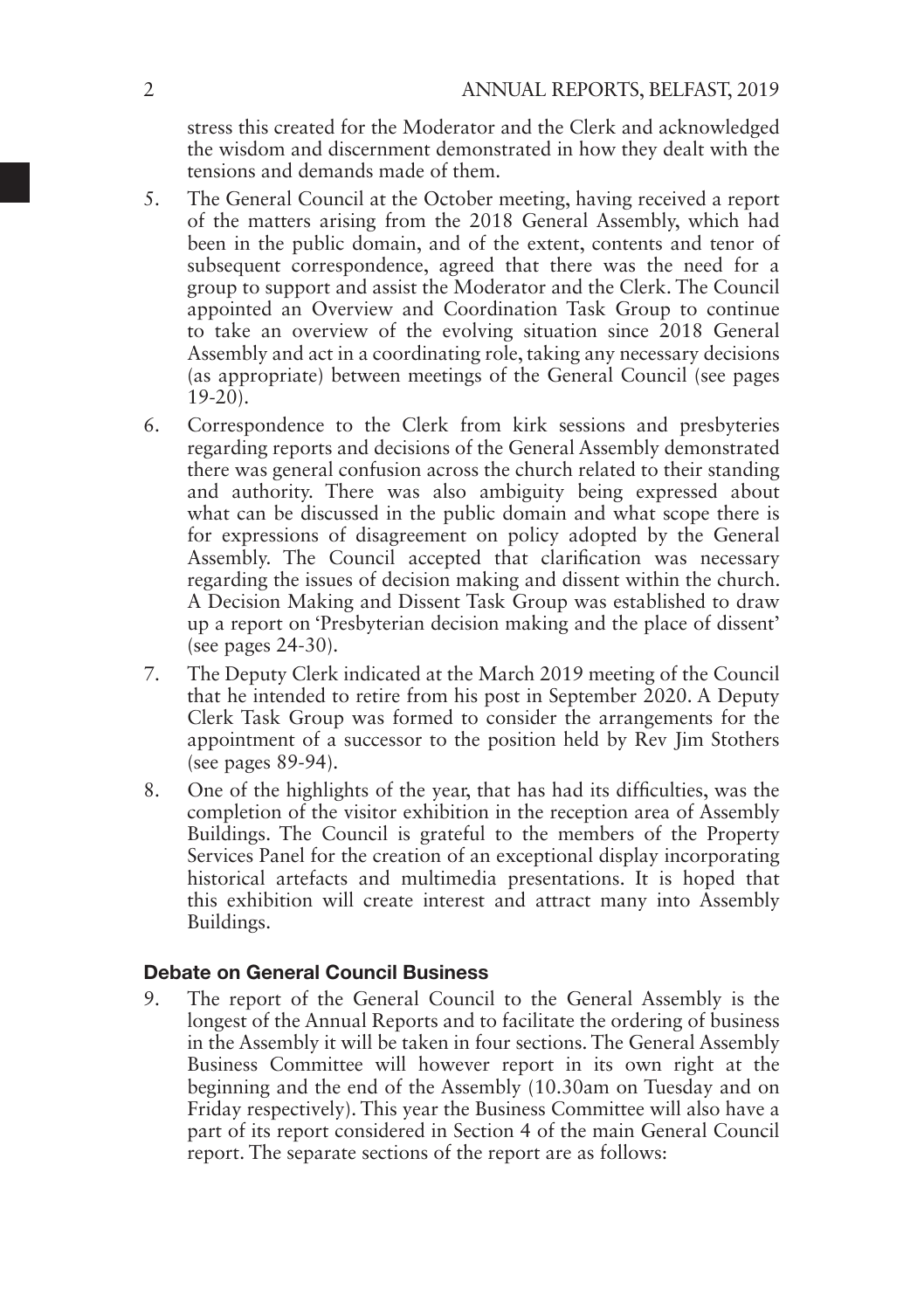### GENERAL COUNCIL – SECTION 1

### **Section 1 (2pm on Tuesday 4 June):**

- Executive Summary
- Memorial Record
- Overview and Coordination Task Group
- Implementation Task Group
- Decision Making and Dissent Task Group
- Dialogue and Resources Task Group
- Human Identity Task Group

### **Section 2 (3.30pm on Wednesday 5 June):**

- Guysmere Centre Task Group
- Church Relations Committee
- Priorities Committee
- Moderator's Advisory Committee
- Doctrine Committee
- Theological Engagement Task Group

### **Section 3 (8pm Thursday 6 June):**

- Support Services Committee
- United Appeal Committee
- Holding Trustees Task Group
- Charity Registration Task Group
- GDPR Task Group
- Engagement and Consultations Task Group

### **Section 4 (Friday morning 7 June, approx. 10am):**

- General Assembly Business Committee (Second Report)
- Nominations Committeee
- Deputy Clerk Task Group
- Voting Membership Task Group
- Historical Archiving Task Group
- Central Prayer Coordination Task Group
- Ad-Hoc Business:
	- Finance and Staffing Commission (2019)
	- Council for Global Mission Structures
	- Peacehaven Transfer
- Reports of bodies not under the General Assembly
	- Presbyterian Children's Society
	- Presbyterian Historical Society of Ireland
	- Old Age, Women's, and Indigent Ladies' Funds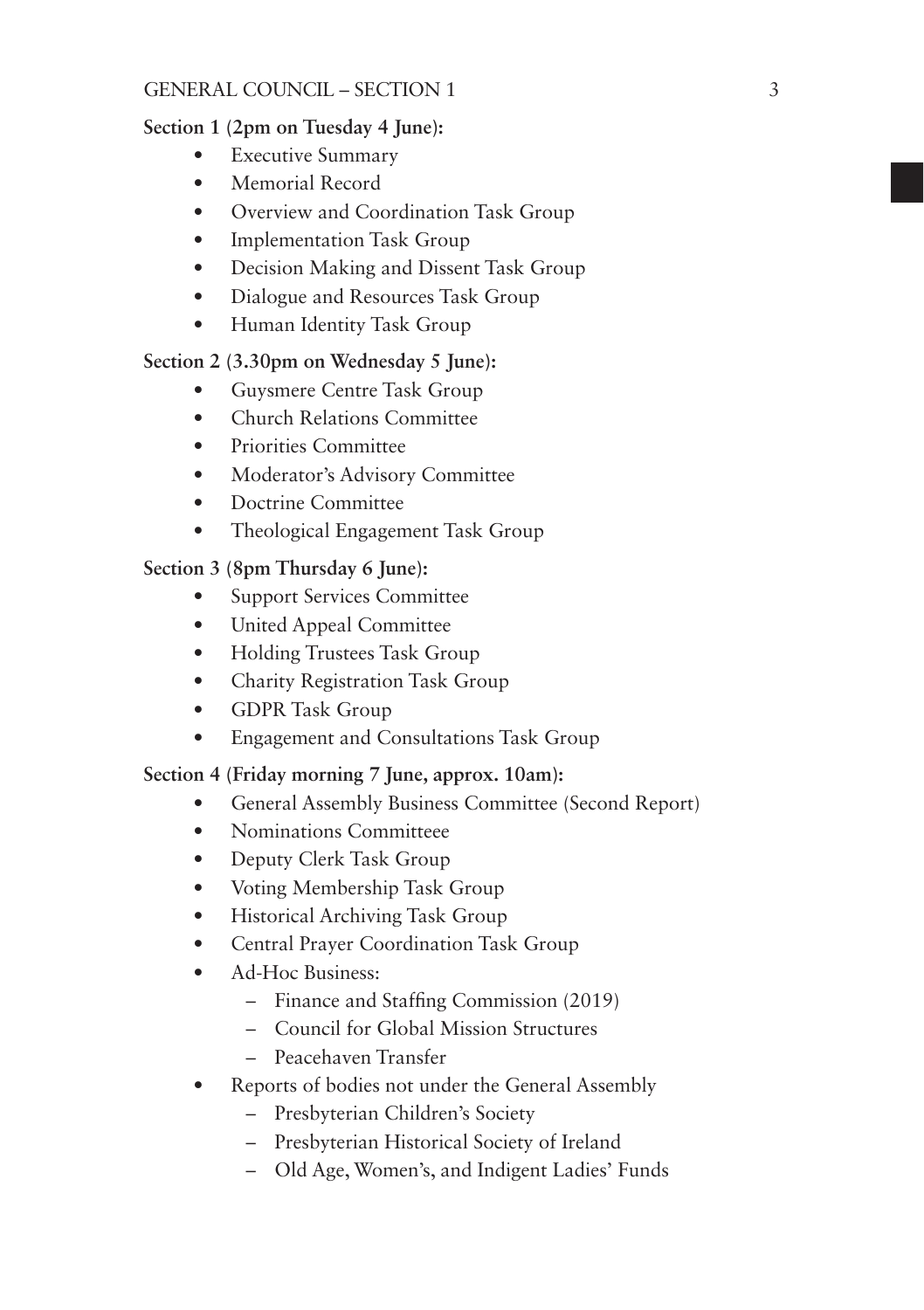10. In conclusion, the General Council has been efficiently served and judiciously guided by Rev Trevor Gribben, the General Secretary and Rev Jim Stothers, Deputy General Secretary. The Council is indebted to both of them for their devotion to their jobs and the wise council they provide to ministers and members throughout the church. In the past year the demands upon them have been immense and they have put in many extra hours in serving the church. The staff in the General Secretary's Department are also recognised for the systematic administration and reliable support they provide for the Council. The Council also recognises the wise advice and measured statements conveyed to the media by the General Assembly Press Officer, Mr Mark Smith, during the past year.

# GENERAL ASSEMBLY BUSINESS **COMMITTEE**

# INITIAL REPORT

### Tuesday Morning – 10.30am

- 1. The Business Committee has continued to review the work and arrangements of the General Assembly.
- 2. A **Draft Order of Business for 2019** was agreed and approved by the committee. This includes the following:
	- (a) As on previous occasions a Friday morning has again been included.
	- (b) Again there will two evening business sessions, Tuesday and Thursday as well as the Evening Celebration on the Wednesday. The assembly business will start at 10.30am on the Tuesday morning and there will no business session on Thursday morning, instead starting after lunch with business followed by worship. The General Council business is split over four sessions.
	- (c) There will be 'alternative presentations' on Tuesday evening and Thursday afternoon featuring, respectively, the Council for Congregational Life and Witness, and the Council for Public Affairs.
	- (d) 'Listening to the Global Church' will again feature on Wednesday afternoon.
	- (e) Attendance at the Tuesday communion service has been growing each year and so in addition to the ground floor, communion will be served in the central section of the gallery.
- 3. The **Arrangements Panel** has appropriate matters in hand and a budget of £20,000 has been agreed for recommendation to the Assembly.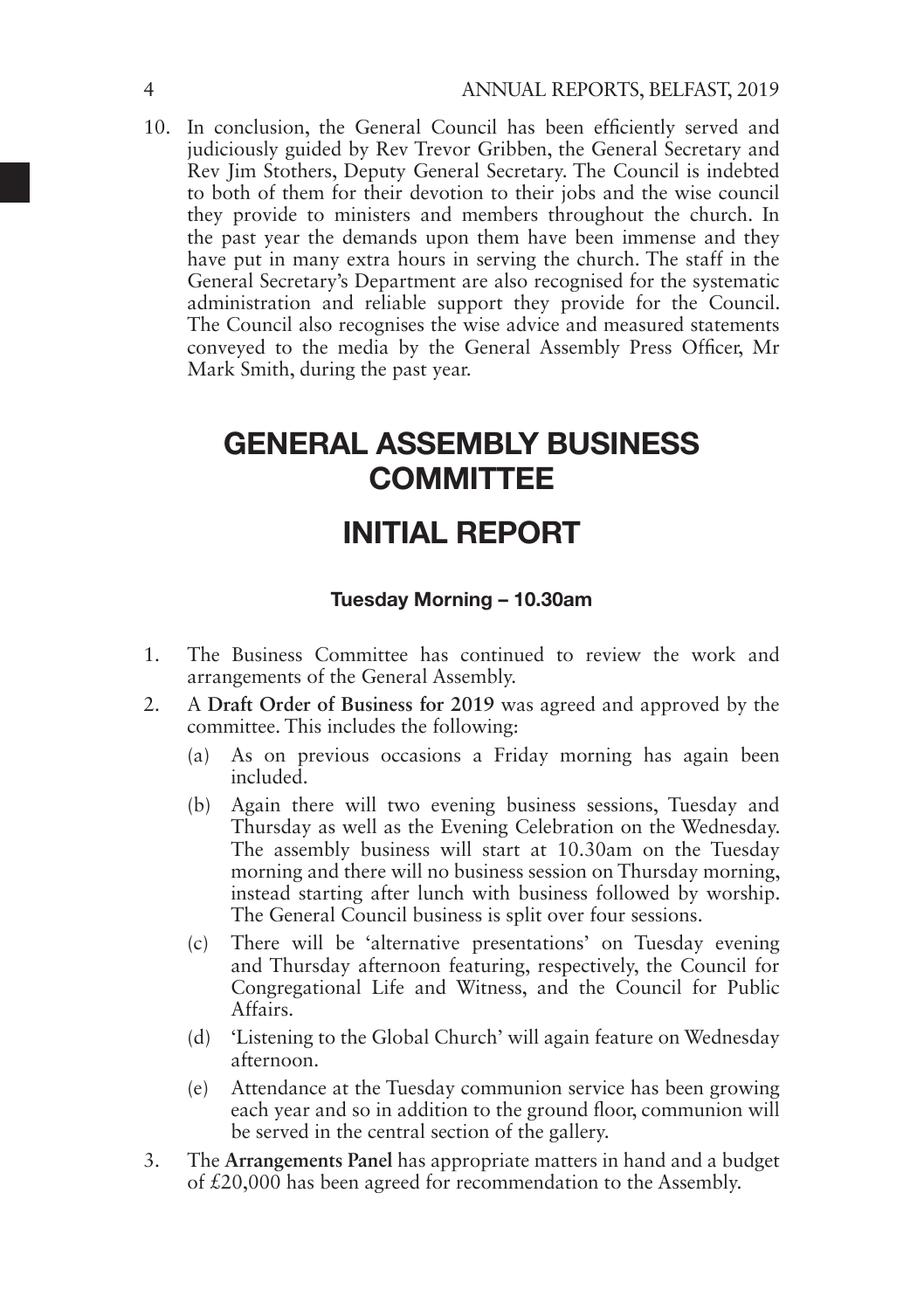- 4. **Registration Procedure:** the committee acknowledges the work of the IT Department in enabling the electronic registration of Representative Elders' Commissions and also the registration of 'under 30' persons.
- 5. The **Wednesday Evening Celebration** will be addressed by Rev Glen Scrivener and, at the invitation of the Moderator, he will also speak at the Wednesday and Thursday afternoon worship sessions.
- 6. **Youth Assembly:** the Youth Assembly plans a Wednesday teatime event.
- 7. **Appointment of Delegations to other Assemblies etc.:** delegates have been appointed to other church assemblies and meetings:
	- (a) Church of Ireland Synod in May 2019: the Very Rev Dr Noble McNeely and a local elder.
	- (b) The Methodist Conference in June 2109: the Very Rev Dr Charles McMullen and a local elder.
	- (c) The annual meeting of the Society of Friends in April 2019: the Rev Alastair I Dunlop.
- 8. The Committee recommends that the Rt Rev Dr William Henry and his wife be appointed to attend the Assembly of the Presbyterian Church in Wales in July 2019.

ROY PATTON, Convener

# INITIAL REPORT – APPENDIX

### Reports from other Church Assemblies etc.

### Methodist Conference 2018 Report

*The Very Rev Dr Noble McNeely reports:*

- 1. The Methodist Church in Ireland Annual Conference met in Londonderry from 13th to 17th June 2018. The business meetings of the conference were conducted in Kilfennan Presbyterian Church. The Presbyterian Church in Ireland was represented by Dr Noble McNeely and Mr David McClean, an Elder in Kilfennan Presbyterian Church. Mrs Florence McNeely also attended as a guest. Mr McClean is on the staff of the Clooney Hall Methodist Church and as the local person he acted as host to the Conference and must be thanked for his contribution towards the smooth running of the arrangements in Kilfennan Church halls.
- 2. The opening service for the constitution of the Conference was held in Carlisle Road Methodist Church and included the election and installation of the President for 2018-19 and Lay Leader 2018-2020. The Rev William A Davison, BD, addressed the Conference as President on his theme for the year of office, 'Living with Gospel Focus'. Mrs Lynda Neilands was inducted as the Lay Leader of the Conference.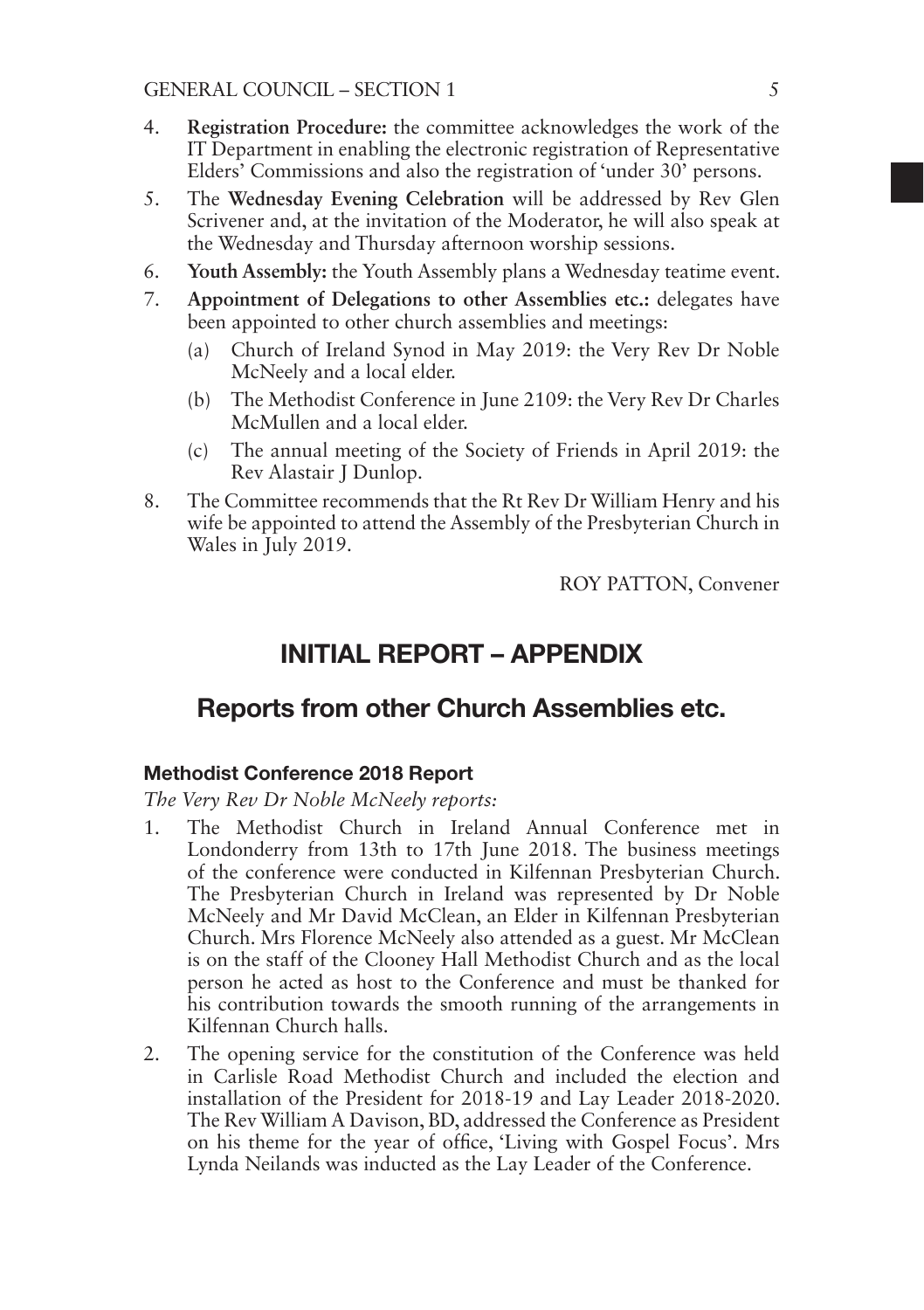- 3. The Conference began each morning with worship and Bible study. The guest speaker was Rev Keith V. Garner AM, Superintendent/ CEO, Wesley Mission, Sydney, and a minister of the Uniting Church of Australia. Keith Garner is recognised for his evangelistic and welfare ministry and he chose 'Calling and Compassion' as the theme for his addresses.
- 4. The Conference recorded its appreciation of the service of Dr John Stephens as Secretary of the Conference who unexpectedly had to step aside from his office due to illness. Rev Thomas R. McKnight served as Secretary to the Conference for 2018 and Rev Dr Heather Morris was appointed as Conference Secretary Designate for 2019-2020.
- 5. Restructuring of the District system of the Methodist Church was agreed to take effect from July 2019. The previous eight Districts have been rearranged to form three districts identified as Southern District, North Western District and North Eastern District.
- 6. Generally the reports were uncontroversial and delivered in a fashion to encourage the church. There were some very passionate speeches made to challenge its ministers and lay leaders to mission and prayer. It was recognised that the church is reducing in membership but it was emphasised that the perceived decline was not to be feared but to be responded to with enduring faith.
- 7. It was reported that new material was being provided to inspire Bible study and local emphasis on 'Discipleship, Mission and Prayer.' It was hoped that the congregations would use the material and that people of all ages would make greater commitment in these areas of ministry.
- 8. Dr Heather Morris delivered an impassioned speech introducing the Connexional Year of Prayer. A candle was made available for every society which included a pledge to be prayerful. Districts were also instructed to set aside a month for concentrated prayer. The emphasis was on intergenerational prayer and the Conference was asked to consider the question, "What does the call to prayer mean in your place?"
- 9. The Faith and Order Committee reported on the district conversations on issues of human sexuality using the material, 'Sexuality: Developing Good Conversations on Difficult Questions.' An appeal was made for a wider response to the discussion material to be conveyed to the committee.
- 10. The Council on Social Responsibility proposed a project on the theme: 'How can we face the future if we are bogged down in the past?' This is to be a multi-faceted process over a period of two connexional years 2018-2020. The process will include (1) Listening Process of victims/ survivors in Methodist congregations, (2) Pastoral Process, to provide emotional support and counselling, (3) Policy Development Process considering what has been learned from the listening and pastoral approaches.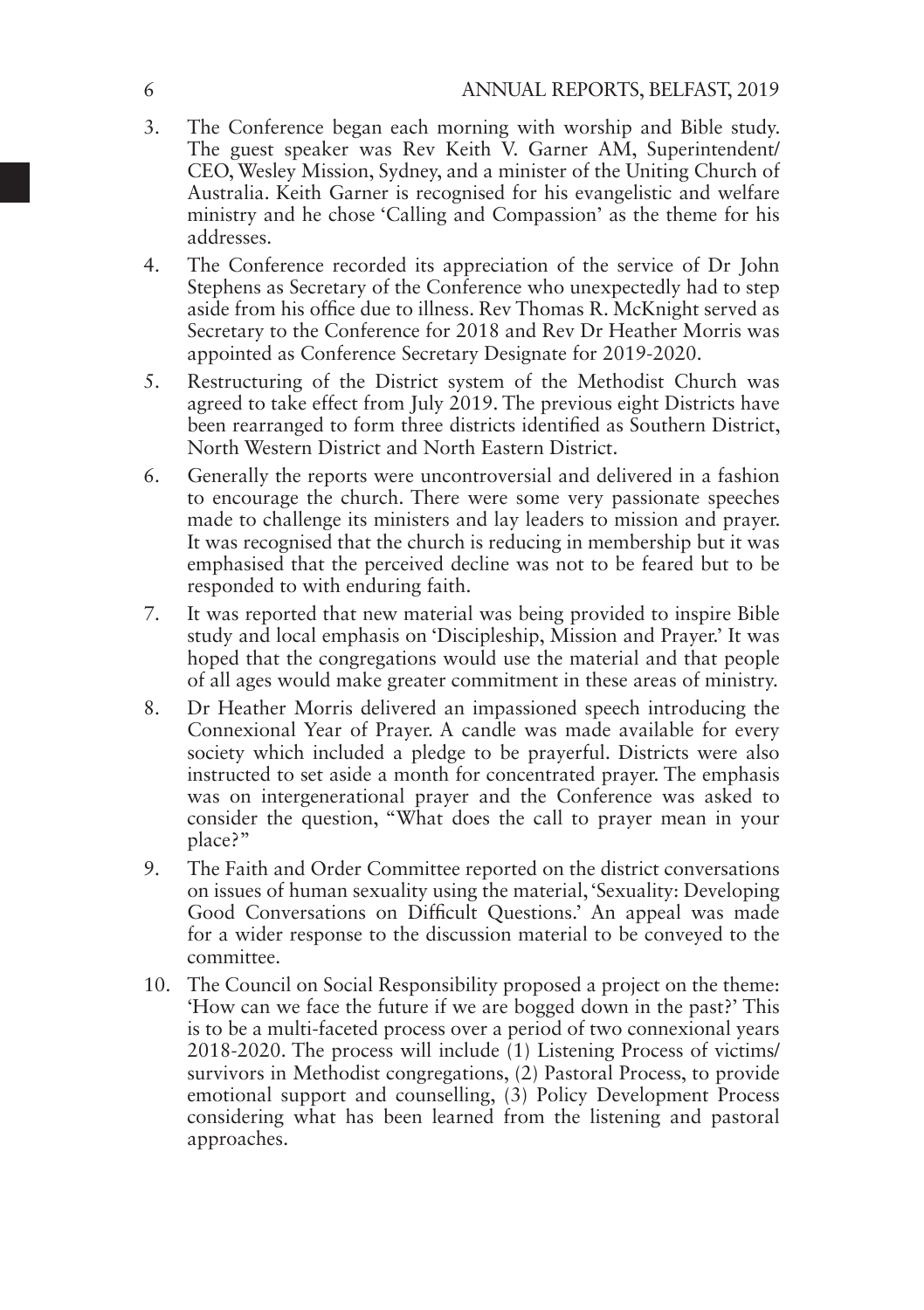11. The Conference held the election for the President of the Conference for 2019-2020. The President elect is the Rev David H. Nixon, superintendent in the Dublin North Circuit. The 2018 Conference ran very smoothly and all business was conducted in a very congenial and amicable manner.

### The Society of Friends

#### *The Rev John Faris writes:*

- 1. It was a great honour and privilege to represent the Presbyterian Church in Ireland at the Ireland Yearly Meeting of the Society of Friends held in Limerick for the first time in July 2018. The Limerick Meeting, although small in numbers, made careful, detailed arrangements which seemed to go well in all aspects.
- 2. This was my second time to represent PCI at the Yearly Meeting and I was again struck with the friendliness of the 'Friends', not least, but not only, some former Presbyterians, including the daughter of a minister of Limerick Presbyterian Church and sons of two previous Moderators.
- 3. The commitment of Friends to justice and peace was again evident. One speaker passionately wanted to make the Republic a 'country of peace' building on its neutrality, but another speaker drew attention to serious social inequalities which also need to be addressed.
- 4. The Yearly Meeting agreed to the holding of same-sex marriages in Quaker meetings for worship, currently legal in the Republic of Ireland. If any Quaker Meetings, solemnisers or members do not wish to participate in meetings for worship for same-sex-marriages as a matter of conscience, there is no obligation to do so. The diversity of views held within the Society was acknowledged.
- 5. The Annual Lecture 'Living our Faith Daily: the practice of testimony' was given by an English Quaker scholar, Ben Pink Dandelion. (*https:// quakersireland.files.wordpress.com/2018/07/ben-pink-dandelionspublic-lecture-iym-2018.pdf*) This was a fascinating overview of Quakerism from its origins, with its distinctive identifying marks in dress and speech and specific dos and don'ts, to a more privatised individualistic version in our day.
- 6. The lecturer concluded: "When we lose our sense of being a worshipping community, when we lose our spiritual connection, nothing works as it should. We are left with reason, fear and mistrust. We become contractual and not covenantal. We develop fortified lines and stop listening or hearing. We need to try and hold to the line of Spiritled space, and continually keep moving towards it. Always we need to see our worshipping community as our central focus and resource which supports all else, rather than see Meeting as the optional add-on to a personal spiritual life, if we are to avoid the destructive singularities of individualism."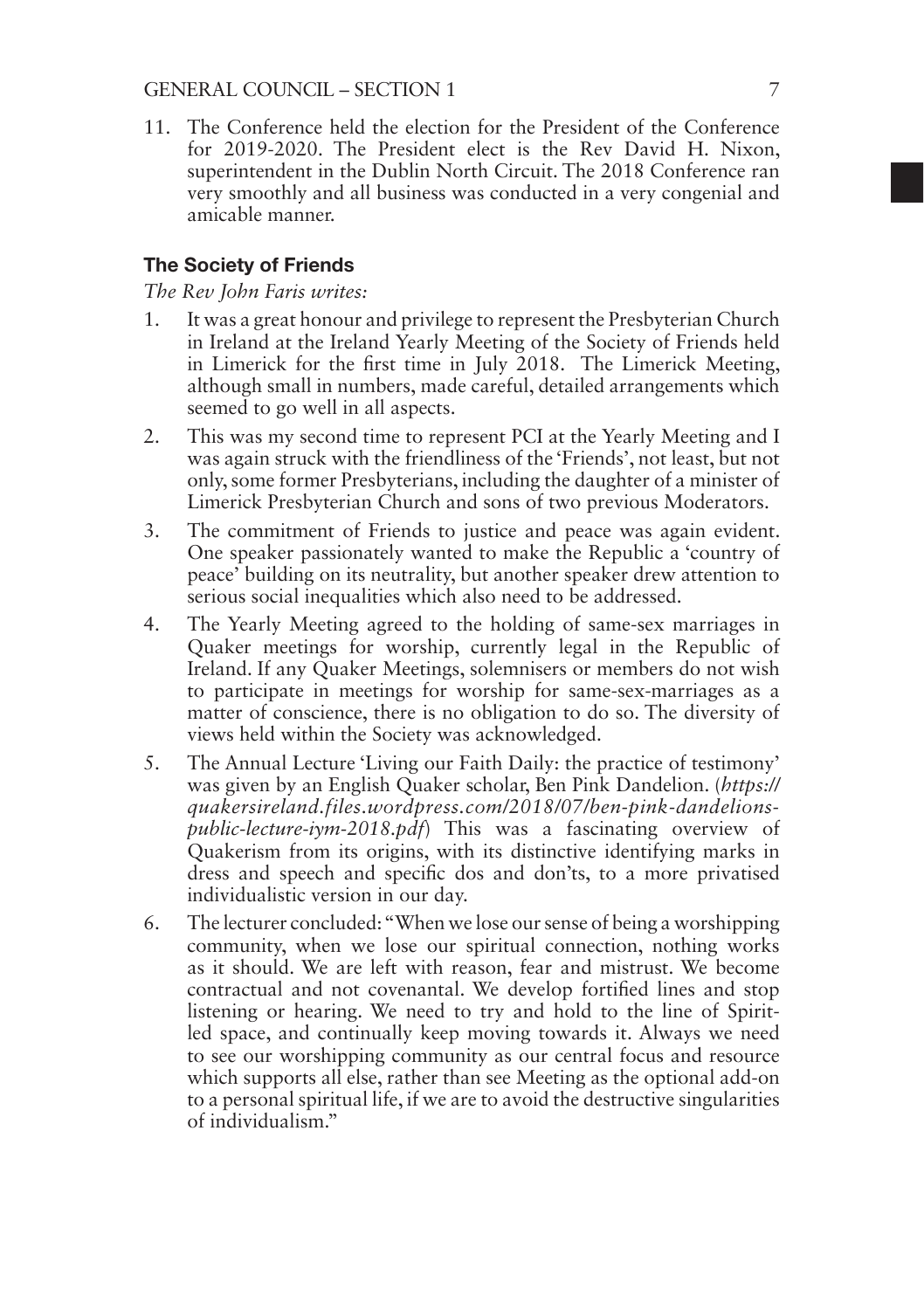- 7. One example he gave was of his meeting deciding on the relocation of their meeting house, by asking a question "that took our own preferences out of the picture. Asking whether we should move or not put the focus on us, on our preferences and dreams in the here and now, and we couldn't find unity. When we asked what was best for the future of the Quaker community in the area, we experienced a truly gathered meeting, a deep sense of unity that it was right to move." There are resonances here for any Christian community.
- 8. Quakerism arose in the post Civil War ferment of the 1650s, as one expression of the radical Reformation, whereas Irish Presbyterians identify with the confessional Reformation (Westminster Assembly of Divines met in 1646.) It was good, however to meet across that difference and not least with a significant number of Irish Quakers who identify as evangelical and share our commitment to the Scriptures.

### Presbyterian Church of Wales – Eglwys Bresbyteraidd Cymru

*The Rt Rev Dr Charles McMullen writes:*

- 1. The 2018 General Assembly of the Presbyterian Church of Wales (PCW) was held in the Capel y Groes, Wrexham (9–11 July). From the moment we arrived, we were very impressed by the warm welcome and generous hospitality. There are many links of friendship and family between our two churches and we had the strong sense of being among kindred spirits – part of a denomination grappling with many similar issues to our own. The intimacy and relaxed atmosphere of the Assembly was very striking. Overall, PCW has a membership of approximately 20,000, located in 60 churches with 45 serving ministers.
- 2. After the opening act of worship and the reception of visiting delegates, one of the first items on the agenda was a Christian Aid presentation noting that £203,000 had been raised as a result of Typhoon of Love, a church-wide appeal focusing on bringing storm relief to the Philippines and helping some of the poorest in the region, especially in isolated rural areas and city slums.
- 3. Much of the Assembly was about routine business, including General Data Protection Regulation. It sounded familiar that training sessions had been organised later in the year to support churches, but what was different was the mention of the difficulties being experienced because of the lack of official Welsh terms. We were given the benefit of a bilingual booklet extending to over eighty pages. I have passed my copy on to our own General Secretary's Department!
- 4. The Welsh Church has also been reviewing its structures. Rev Meirion Morris, the General Secretary, noted in his written report the 'congregationalist' inclinations of a number of churches which had seemingly divorced themselves from presbytery, association, department or Assembly. He voiced the frustrations of those who set time aside to travel only to discover either that the work had already been done or, at the other extreme, meetings that were long and arduous. He spoke of directing the work in a manner which is alive to today's context: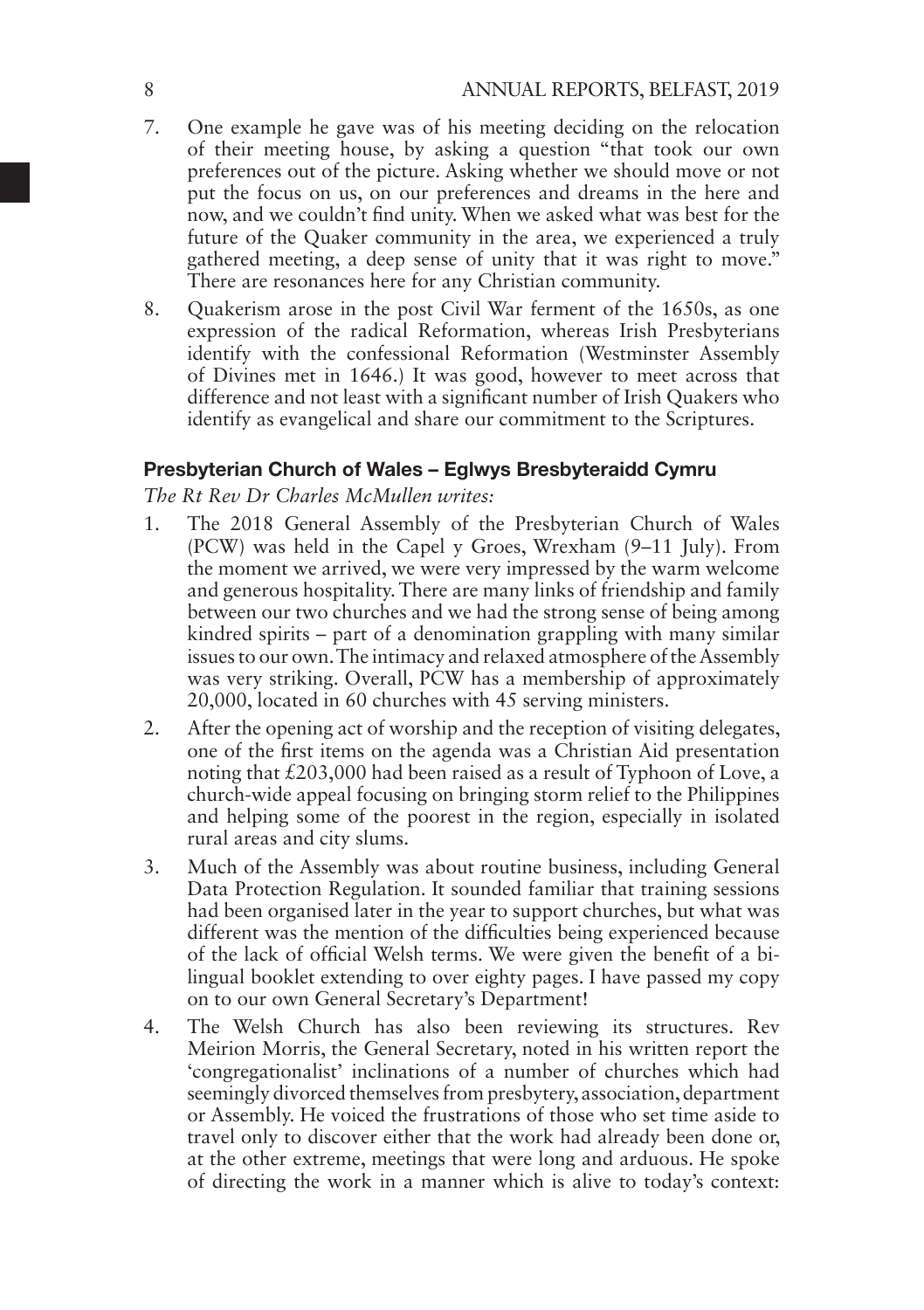"Our wish is to ensure a trellis which will facilitate this, to release those who have been called in each church to engage in ministry, to announce Jesus and call people to a relationship with him….How do we encourage ownership of the process?"

- 5. The most contentious item of business was whether or not PCW should accept money from the National Lottery Fund. Part of the dilemma was having to maintain empty buildings, some of which had been listed, and graveyards. There was never any doubt which way the debate would go with the vast majority of speakers wanting to draw the very clear distinction between God and mammon, stressing how the lottery led to poverty and the need for teaching in their churches on tithing. What was surprising was the manner in which the matter was referred down to the various courts for further discussion, the rationale being that a greater number of members would own the arguments.
- 6. Although I do not fully understand the mechanisms, the Welsh Assembly is divided into three associations – North, East and South. These seem to function like our old synods, but carry more weight and have the advantage of ensuring that any potentially difficult or controversial business has been well aired before it suddenly reaches the floor of Assembly. While this might appear to slow down the passage of resolutions and be therefore frustrating, there are lessons to be learned.
- 7. The Assembly met for seven sessions altogether. Much of that time concentrated on worship. It has been said many times that Welsh is the language of heaven and there was a certain unmistakeable cadence and fervour when it came to the wholehearted praise. The Tuesday evening service was very moving as the ceremonial preaching robe was passed from the outgoing to the incoming moderator. The Rev Brian Huw Jones was thanked for his year in office as Rev Brian Matthews succeeded him.
- 8. Part of the Assembly is given over to the annual Davies Lecture, which this year looked at the life of Richard Williams Morgan (1815-1889), 'Historical romanticist and ecclesiastical politician', who campaigned tirelessly for the use of the Welsh language in schools and in 1861 published 'St. Paul in Britain' or, 'The Origin of British as opposed to Papal Christianity.' Morgan's thesis was that the Apostle Paul himself had evangelised Britain, thereby establishing an apostolic succession independent of Rome. Historical lectures are informative and give the opportunity to evaluate the influence of ideas or events on our own understanding of Christian faith.
- 9. A particular highlight was a devotional and deeply moving address given by the Rev Dr Robert Cunville of North-East India. A member of the Billy Graham Evangelistic Association, he spoke of his close personal association and friendship with the late evangelist, describing him as a man of complete humility and total integrity. He mentioned Billy Graham's commitment to the Bible, his meticulous preparation before preaching and the simplicity of his message. There was his influence as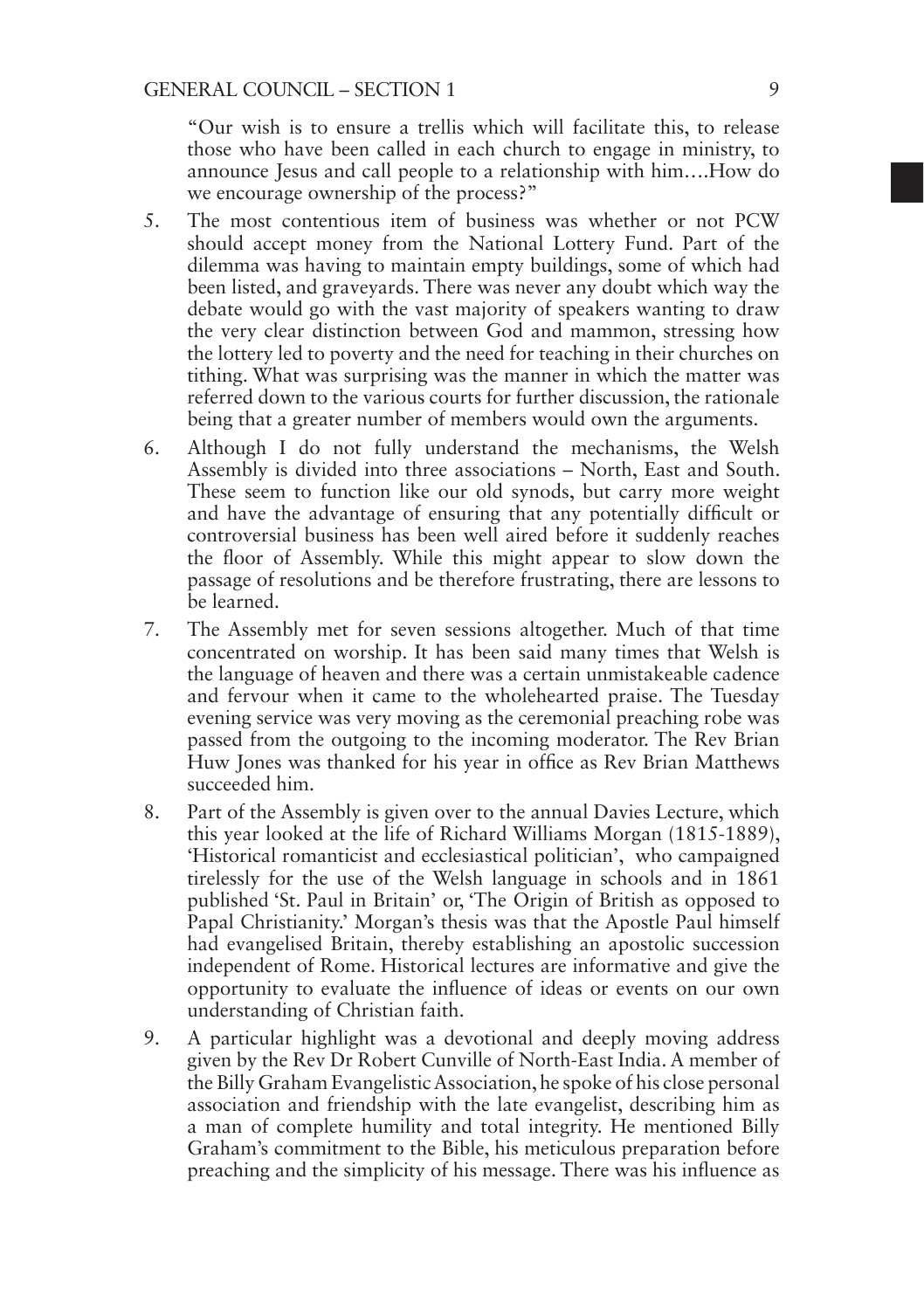an ecumenical leader, reaching out to various denominations with a big heart for preachers around the world. Billy Graham took a courageous stance against racism and apartheid. He also embraced his family with unconditional love. When asked about his death, Billy noted that he was merely changing his address.

- 10. Also at the Assembly from India was the Moderator of the Presbyterian Church of India, Rev Lalramliana Pachuau. PCW is seen as the mother church and there are very deep bonds of love, affection and loyalty.
- 11. My wife Barbara and I very much enjoyed and were enriched by our time in Wrexham. I had the impression of a denomination conscious of its decline, but nevertheless in good heart, seeking to consolidate itself and looking at various outreach initiatives. There are deep similarities between our denominations, which are essentially conservative in theology and outlook. I couldn't help but reflect on the fact, however, that PCW has chosen to maintain its relationship with a large number of ecumenical agencies, including the World Council of Churches, Churches Together in Britain and Ireland. This is reflected in the election of Rev Marcus Wyn Robinson as the next Moderator, who as a former forces' chaplain and serves as the Assembly's Ecumenical Officer.
- 12. Overall we gained the sense of a denomination in good heart as it seeks to consolidate itself and look outward in fresh new ways to win souls for Christ.

# MEMORIAL RECORD 2019

#### *The Very Rev Dr Donald Patton reports:*

The **Rev Margaret Louise Johnston, MA, Dip.Th,** Minister Emerita, Fortwilliam Park, Belfast, died on 23 August 2018, in the eightyseventh year of her age and the thirty-first year of her ministry. She was born at Buckna, County Antrim, on 28 April 1932, the second of three sisters, to the Rev John Worthington Johnston and his wife, Mary, née McFadden. Both of her grandfathers were presbyterian ministers; the Rev Dr John Corry Johnston, Abbey, Dublin, and the Rev Jackson McFadden, Badoney and Corrick, Co.Tyrone. The family moved to Belfast in 1935 when the Rev John Johnston was installed as Minister of Townsend Street congregation on 28th March of that year. In her early adult years Ms Johnston became a choir member and Sunday School teacher in the congregation. She was educated privately in her childhood years and, later, attended Victoria College and Richmond Lodge, Belfast. She proceeded to St Andrews University, Scotland, in 1950, to study History and graduated MA with honours in 1954. This was followed by a year of study at Mount Holyoke College for women, Mass., USA, as a Fulbright scholar. On returning home, in 1955, she was appointed an Assistant Archivist in the Public Record Office,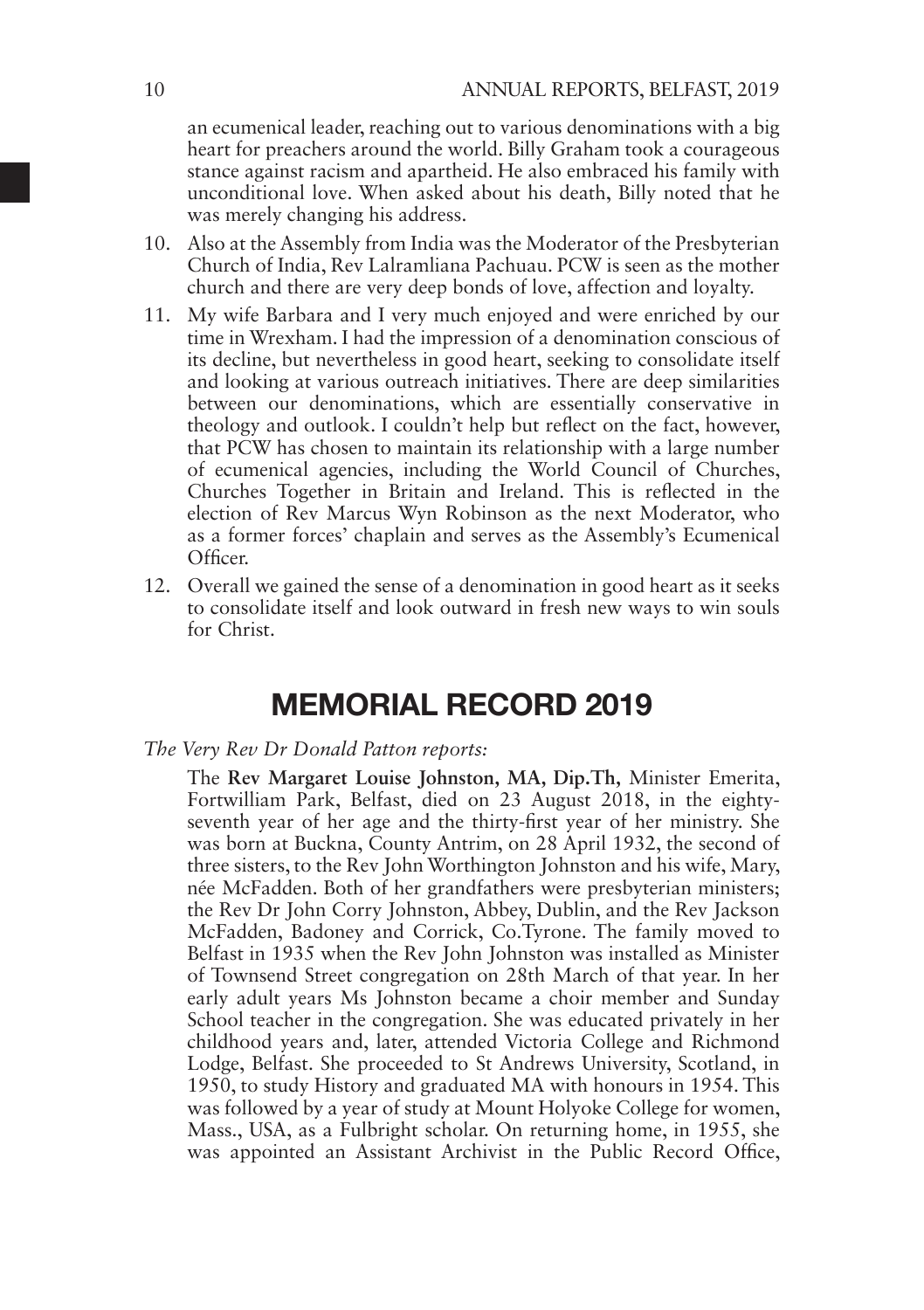Belfast, and a year later she entered the Northern Ireland Civil Service to embark on a successful career at management level. She served in the Departments of, Home Affairs, Education and Finance, and Economic Development where she was appointed Assistant Secretary with responsibility for managing a large staff and budget. During these years she worshipped, firstly, in Malone congregation, Belfast, where she became a member of the Congregational Committee, and, in 1971, on moving to reside at Killinchy on the shores of Strangford Lough, she joined Killinchy congregation where she was elected and ordained an elder in 1975 and served as Clerk of Session from 1982 to 1986. Further promotion was open to her in the Civil Service but she chose to study for the ordained ministry and entered Union Theological College, Belfast, in 1985, graduating Dip.Th. in 1987. She was licensed by the Presbytery of Down on 28 June 1987, and continued as Assistant to the Minister of St John's, Newtownbreda, the Rev Wilfred Orr, to whom she had been assigned in her final student year. She was ordained by the Presbytery of East Belfast on 17 January 1988. In April 1990 Ms Johnston returned to the USA as a Mission Specialist with the Global Mission Unit of the Presbyterian Church, USA, where she sought to present a more positive picture of Ulster and the church than the 'Troubles' portrayed. The vacant congregation of Fortwilliam Park, Belfast, issued a call to her to become their new minister and she was installed there by the Presbytery of North Belfast on 8 March 1991. Ms Johnston's experience, organisational skills, drive and commitment, were devoted unreservedly to the service of Christ and His Church. She was conscientious in preparation for pulpit ministry and, with a warm pastoral heart for her people, she was attentive to visitation especially of the lonely and vulnerable, supplemented by a lay pastoral visitation team which she organised. The central Church benefitted from her talents through her membership of several boards and committees, in particular, the Union Theological College Management Committee, of which she was convener 1992-1999. On her retirement on 19 July 1997, she settled again at Killinchy and renewed her active membership with the local congregation among her many friends in church and community. Beyond church ministry Ms Johnston pursued a variety of other interests. She had a fine contralto voice and had the opportunity to train with Helen Olheim, the Principal Mezzo Soprano, Metropolitan Opera House, New York, and, later, with the local and well-known singing teacher, Frank Capper. She was a Concert Singer, a Vocal Adjudicator at Music Festivals, a Choral Conductor, and Chairperson of the Belfast Music Festival from 1974. She was a member of the RUC Part-time Reserve, 1973-1976; Chairperson of the Killinchy Residents Association; a member of the William Keown Trust Awards Committee for the Disabled 1976-1985; Joint Chairperson of the Irish Council of Churches' group which published 'The Church in the Technological Age'; a Cruse Bereavement Care Counsellor; National Vice President, the Girls' Brigade, Northern Ireland. She listed as her hobbies, swimming, sailing, gardening, painting, and bee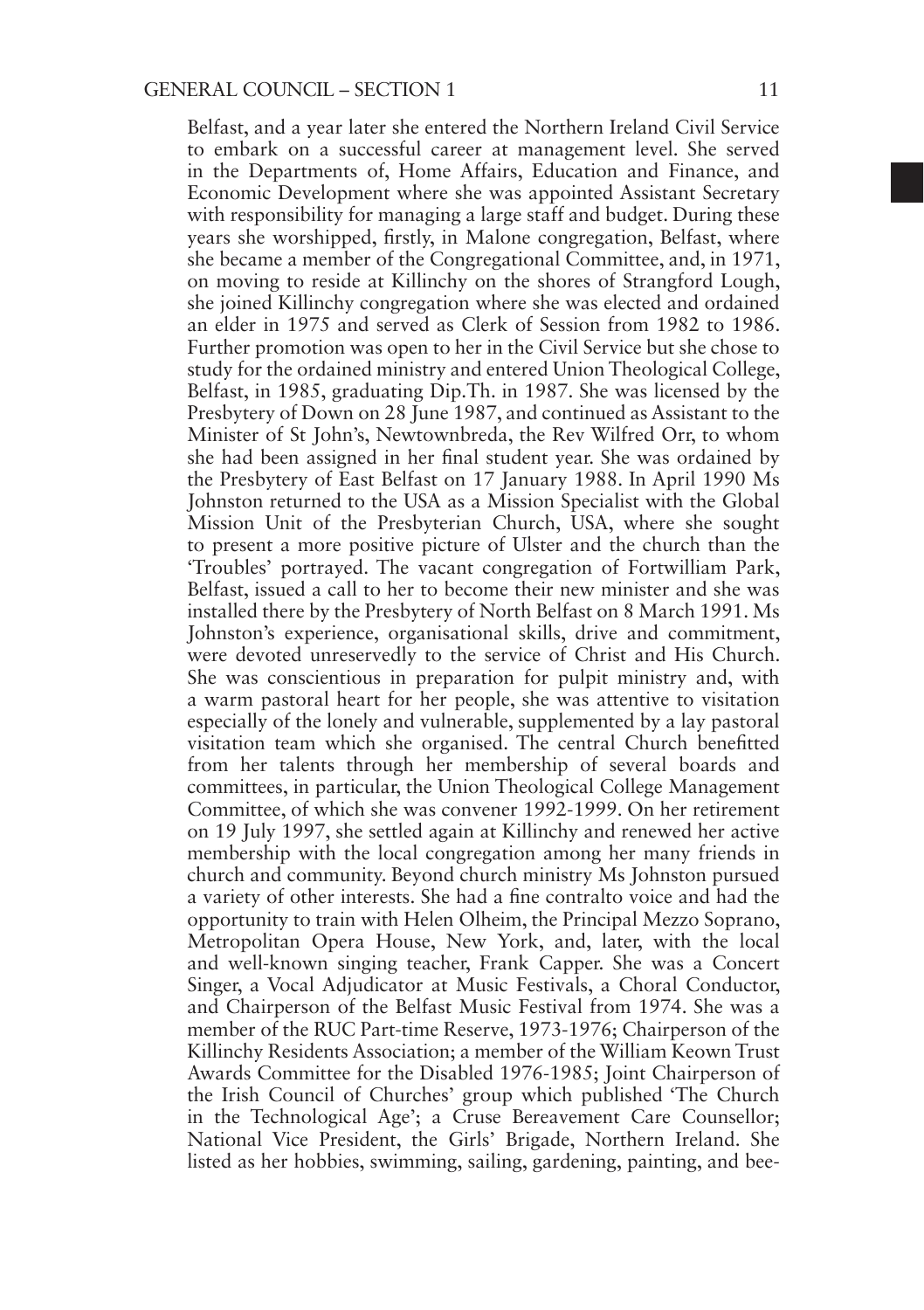keeping, becoming President of the Western Beekeepers' Association. Ms Johnston lived a full life, generously sharing her gifts, humanity, and Christian faith with many, and all in the service of her Lord and Saviour, Christ Jesus. She survived her two sisters, Professor E.M Johnston-Liik and Mrs Elizabeth Ann Attridge, who also had distinguished careers in academia and the British Civil Service, respectively. We give thanks to God for her life and ministry and assure her family circle of our sympathy and prayers.

The **Rev David Cyril Scott BA,** Minister Emeritus of Cremore and Tyrone's Ditches congregations, County Armagh, died on 27 December 2018, in the eighty-fifth year of his age and the sixtieth year of his ministry. He was born on 25 May 1934, the eldest of five children, to David Herbert Scott, a grocer, and his wife Margaret, née Faith, of Tullyear Terrace, Rathfriland Road, Banbridge. The family worshipped in Scarva Street congregation, Banbridge, where the children grew up in the Christian faith, and received their secular education at the Abercorn Primary School in the town. The death of their father in 1944 placed a burden of responsibility on Cyril, aged only ten years. He later attended Lisburn Technical College, 1947-1949, and Shaftesbury House Tutorial College, University Street, Belfast, 1949- 1951. The Minister of Scarva Street at this time was the Rev William Moore who encouraged Mr Scott in his studies and perceived his potential for ordained ministry. Responding to the call of God, he followed the well-trodden path of preparation, to train at the Magee University College, Londonderry, successfully graduating BA from Trinity College, Dublin, in 1955. He pursued his theological studies at New College, Edinburgh, 1955-1956, and the Assembly's College, Belfast, 1956-1957. He was licensed by the Presbytery of Banbridge on 9 June 1957, and assisted the Rev Ronald Craig, Minister of Woodvale congregation, North Belfast, from 1956 to 1959. The congregations of Cremore and Tyrone's Ditches gave him a unanimous call, and he was ordained and installed there by the Presbytery of Newry, on 30 October 1959. Mr Scott served these two congregations for forty years, establishing a strong bond with the people which lasted through retirement until his decease. He never married – his congregations were his family. He was a constant visitor and faithful pastor often joining families at meal times, and, sometimes, as a late-night visitor being left 'to turn the light off' before he went home. He had a wide circle of friends, and was also a hospitable host – one student remembers being invited to the manse for a substantial tea. The gloomiest day would be lightened by his infectious laughter. He was committed to the old presbyterian tradition of unaccompanied metrical psalm-singing in worship at Tyrone's Ditches. A knowledgeable man, with a keen eye for detail, he contributed to the wider committees and meetings of which he was a part – Newry Presbytery and the local clerical club, Poyntzpass Historical Society, Markethill Festival Committee – often giving others pause for thought with incisive comment or question. He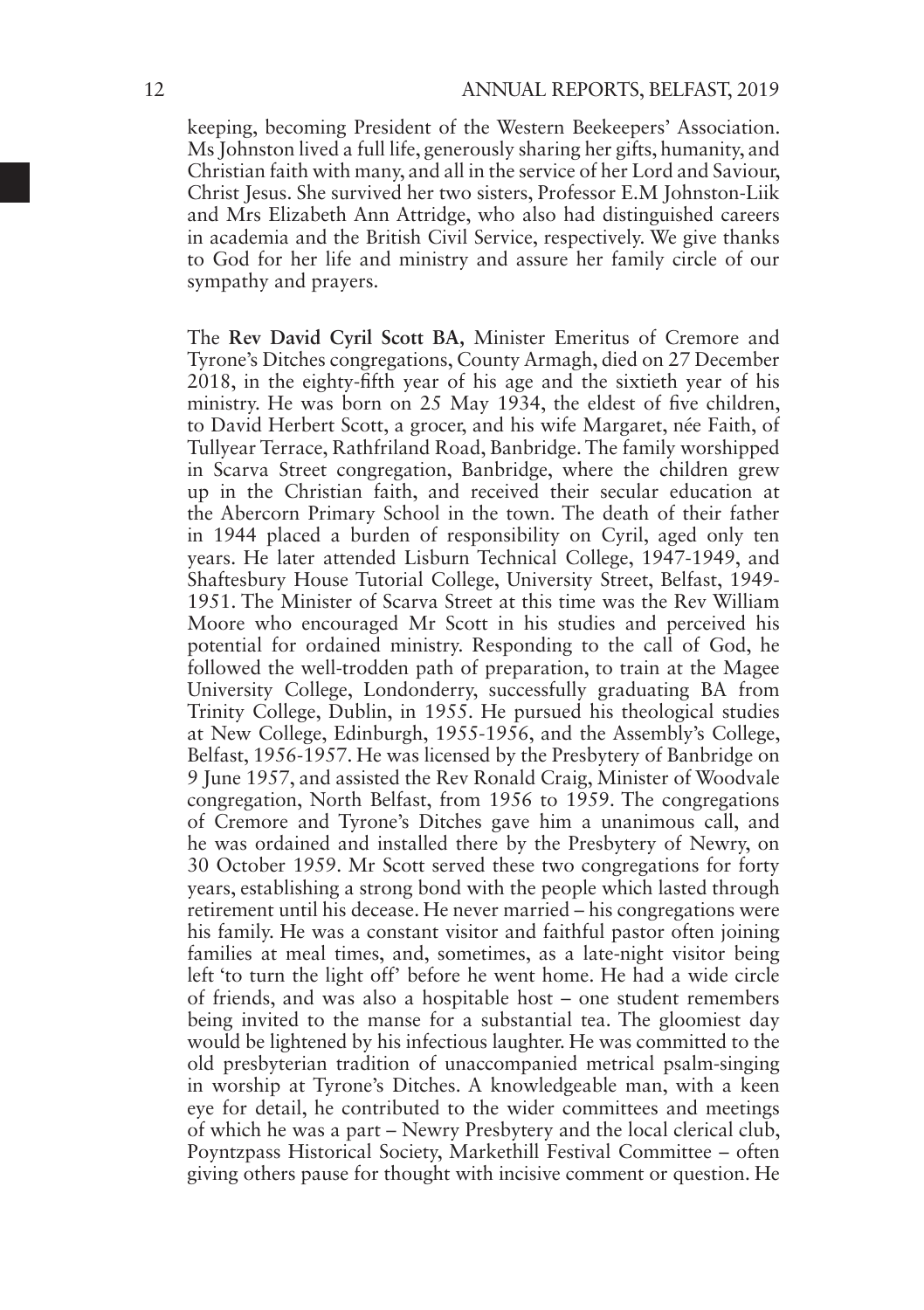was a regular attender of the lectures and meetings of the Presbyterian Historical Society of Ireland, and contributed to the business of the annual meeting. He died suddenly at his home in Markethill, and is mourned by his people, and friends far and wide. To all these we extend our sympathy, and, most especially, to his sisters Velma and Margaret, and brothers Herbert and Rodney, giving thanks to God in Christian faith inspired by the 'great cloud of witnesses' of those who have reached 'the better country – a heavenly one' and join in the praises of the 'Lamb upon the throne' (Hebrews 12:1, 11:16; Revelation 7:9,10)

The **Rev Robert Harkness BD BA,** Minister Emeritus, Sinclair Seamen's congregation, Belfast, died on 2 January 2019, in the ninety-first year of his age and the forty-third year of his ministry. He was born at Belfast, off the Shankill Road, on 29 September 1928, the eldest of eleven children, to Alexander Harkness, a foreman in the Sirocco Engineering Works, and his wife, Anne, née Farmer. He was educated at Glenwood Primary School and Belfast College of Technology. He left school at age fourteen for a job in the machine shop of the Sirocco Engineering Works, but, after a few months, he moved to James Mackie and Sons Engineering. Later, he took up a five year apprenticeship, as a joiner, at the Belfast Shipyard, followed by spells at several of the major shipyards in the UK. In 1950 he emigrated to Australia, where he worked at different jobs in several places, before returning home in 1952. A year later, he met Mary Baillie Wilson Dunlop, who lived nearby, and romance blossomed, leading to their marriage on the 5th April 1958. A son, John, was born in 1959, and a daughter, Ann, in 1962. Mr Harkness had been churched in early years and attended Sunday School and Church Boys' groups, but it was in 1960 that he gave his life to Christ in response to the witness of a Christian workmate – Mary followed a few months later. They were members of the Shankill Road Mission congregation where Mr Harkness gave service as a Bible Class leader, a member of the congregational committee, and then as an elder. The minister, the Rev Ivor Lewis, encouraged Mr Harkness to believe that he had the qualities and ability to become a minister. Being convinced that God was in this, he applied to be accepted as a mature student for the ministry of the Presbyterian Church in Ireland, at the age of forty, and studied for five O-levels at the Belfast College of Technology. Then followed several years of further study, at the Queen's University, Belfast, 1968 to 1970, Stranmillis College, 1970- 1971, and the Assembly's College, Belfast, 1971-1974, graduating BD. During his studies, from 1970, he assisted in the congregation of Mersey Street, and on completion of his course, he was licensed by the Presbytery of South Belfast on 23 June 1974, and, on 5 January 1975, he was ordained by the Presbytery of East Belfast in Megain Memorial, Newtownards Road, as Assistant to the Minister, the Rev James McAllister. The following year, this city man, was called to the country congregation of Muckamore, where he was installed on 30 March 1976 by the Presbytery of Templepatrick. As well as diligently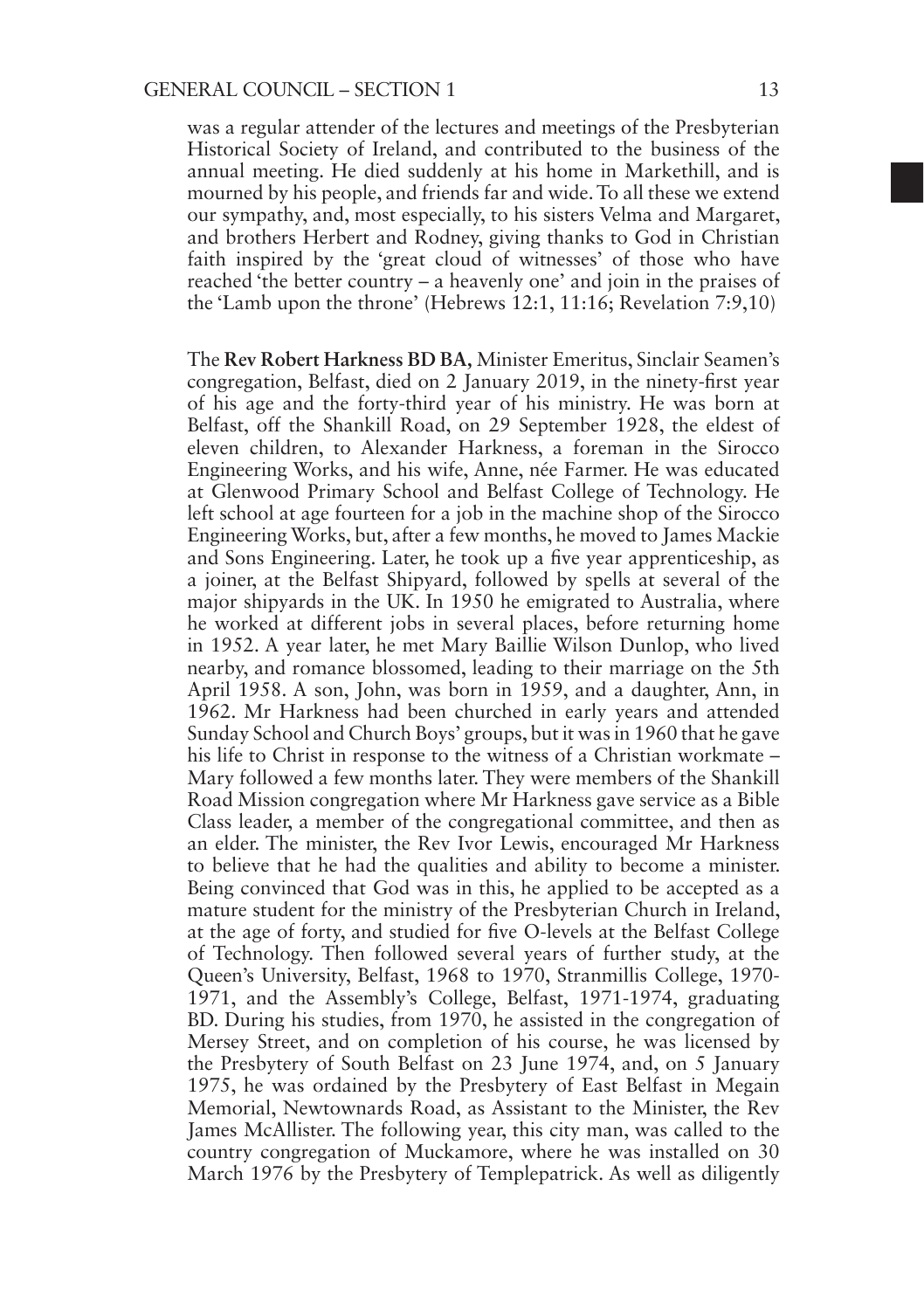attending to his pulpit and pastoral duties, he studied for a BA degree with the Open University, graduating in 1983. After seven years he moved back to Belfast to be installed in Belvoir Park congregation on 31 March 1983 by the Presbytery of East Belfast, where he remained until 1986, in which year he was installed in Sinclair Seamen's on 17 January, by the Presbytery of North Belfast, ministering there until his retirement on 30 June 1995. In these three spheres of ministry, Mr Harkness evidenced a deep-seated devotion to His Saviour, to the Word of God, and to his passion to witness to the saving Gospel of the Lord Jesus Christ. He gave service to the wider church as convener of the committee overseeing the work of the Shankill Road Mission, a place and a people he knew and loved so well. Throughout these years he was fully supported and assisted by his wife, Mary, and to her, their children, John and Anne, their six grand-children, and surviving siblings, Ruby, Lucy, Charlie, Joe, and Tommy, together with the wider family circle, we extend our sympathy, as we thank God who called our brother into His service and has called him to the home prepared and assured through the Word he loved so well.

The **Rev James Walker Neilly, BA, Dip.Ed, M.Phil,** Minister Emeritus, Immanuel, Belfast, died on 31 January 2019, in the eighty-ninth year of his age and the sixtieth year of his ministry. He was born at Belfast, on 22 April 1930, to William Ernest Neilly, an estate agent, and his wife Margaret, née Walker. He was raised in the congregation of Seaview, Shore Road, where he came to faith in Christ as his Saviour. Following Primary School education, he attended the Belfast Royal Academy. Being convinced of a call of God to the ordained ministry, he studied at the Magee University College, Londonderry, and graduated BA from Trinity College, Dublin, in 1954. This was followed by theological study at the Assembly's College, Belfast. On 25 May 1956, Mr Neilly was licensed by the Presbytery of North Belfast and served an assistantship in the congregation of Nelson Memorial, Shankill Road, with the minister, the Rev Robert Milford. He was called by the congregation of Tobermore, and ordained there by the Presbytery of Tyrone, on 29 April 1958, and he, and his new wife, Margaret Florence Weir, whom he married on 15 April, 1958, settled to manse life in this rural setting. He pastored his people through the varied experiences that life brings, and was committed to an evangelical theology. He preached conversion to Christ as Saviour and Lord, and sought to nurture new Christians in their faith and daily living, an emphasis he continued throughout his entire ministry. Six years later, with their two sons, they moved to Lisburn, where Mr Neilly was installed in Sloan Street congregation, by the Presbytery of Dromore, on 16 September 1964. Here, his third son, Mark, was born. Mr Neilly served in this busy urban pastorate, while also ministering as presbyterian chaplain to the Lagan Valley Hospital, until he accepted a call to Immanuel congregation, Shankill Road, where he was installed by the Presbytery of North Belfast, on 21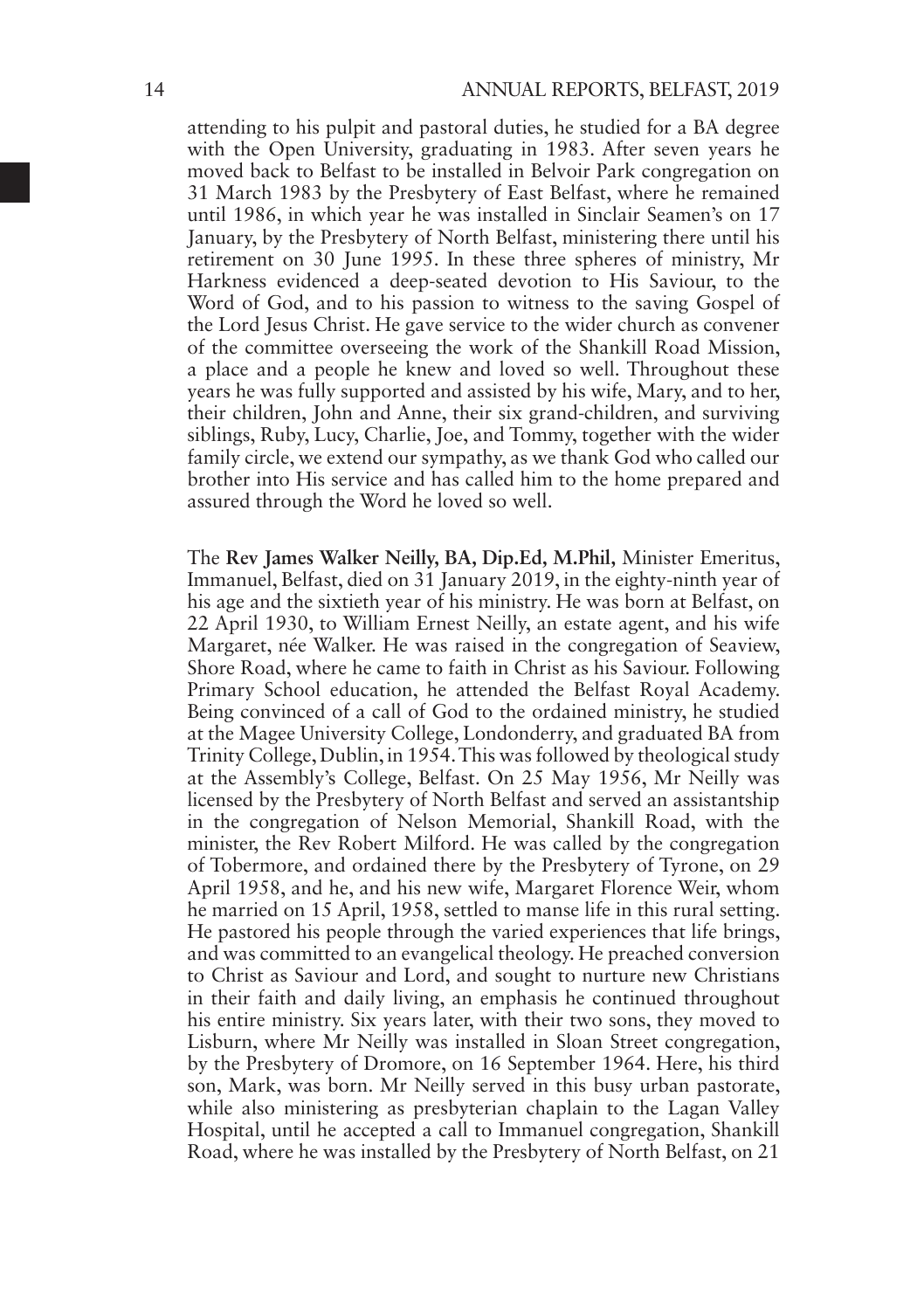June 1973. These were difficult and demanding times as the violence of the 'Troubles' took their toll, political opinion polarised, and communities became divided and alienated from one another. So, when it was realised that the World Council of Churches was sympathetic to violent 'freedom' movements in South America, strongly influenced by Liberation Theology, a movement spread in the wider church to persuade the General Assembly to withdraw from membership of the WCC. Mr Neilly was very active in this, as a founder member of the Campaign for Compete Withdrawal (CCW) movement. The issue crystallised when six Elim Pentecostal missionaries in Rhodesia (now Zimbabwe), some from Northern Ireland, were murdered by guerrillas in June 1978. In that year the Assembly decided to suspend membership, which was confirmed by the Assembly of 1979, and withdrawn altogether by the Assembly of June 1980, by 448 votes to 388. Mr Neilly remained in Immanuel until his retirement on 30th September 1995. Outwith the Church, Mr Neilly served as a member of the Northern Ireland Council of the Lord's Day Observance Society, now known as Day One Christian Ministries. Over the course of his ministry, he continued to study, qualifying Dip.Ed. during the 1960s, and achieving his B.Th. in 1971 (Queen's University, Belfast) and M.Phil. (Queen's University, Belfast) in 1996. Mr Neilly is survived by his wife, Florence, and two of his sons, Rev Stephen Neilly, and Rev Mark Neilly. His third son, Dr Paul Neilly, Consultant General Surgeon, died in February 2004. We extend to these, their families, and the wider family circle, our prayerful condolences, confident in the faith that looks to Christ, 'the resurrection and the life' (John 11:25)

The **Rev David McKee BD,** Minister without charge (retired), died on 11 February 2019, in the ninety-fifth year of his age and the fifty-sixth year of his ministry. He was born at Lissue, County Antrim, on 12 March 1924, one of a family of six, to John McKee, a factory worker, and his wife, Isabella, née McKee. He was educated at the local Primary School, 1930 to 1936, then Lisburn Technical College, 1936 to 1938. and became a joiner. He served with the RAF during the Second World War, from 1943 to 1946, in England, and India where he was converted to personal faith in Christ in 1945. Responding to the call of God to full-time Christian service with the Faith Mission, he trained at the Faith Mission Training Home and Bible College, Edinburgh, from October 1947, and graduated in June 1949. He engaged in evangelistic work in southern Ireland between July 1949 and June 1950. His experience in India never left him, and he had a burning desire to minister the Gospel there. He later said "I saw my Saviour as the Good Shepherd looking for servants who would go to the 'other sheep' and bring them into his fold." So, he resigned the Faith Mission and sailed to India, in the autumn of 1950, to join the Dipti Mission. While at language school there, he met Berti Hofer, from Sonnenfeld, Switzerland, who was working with unwanted children in an orphanage, and they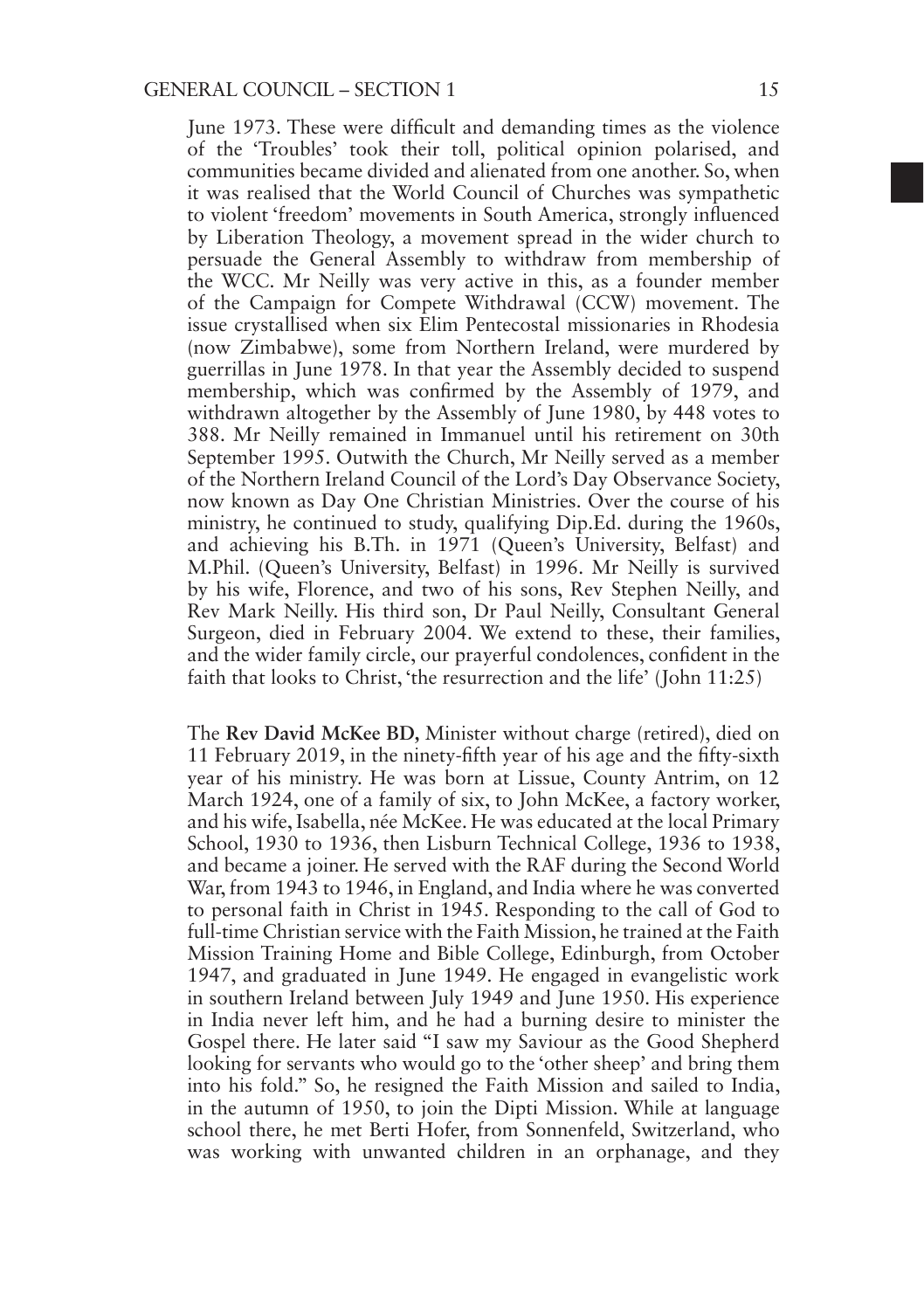married in 1951. After several years of ministry in various parts of India, Mr McKee returned home with his wife and three girls, to train for the ordained ministry of the Presbyterian Church at the Assembly's College, Belfast, from 1960 to 1963, graduating BD. He assisted the minister of Ballysillan, Belfast, the Rev John Llewellyn Wynne, and was licensed and ordained as a missionary to India by the Presbytery of North Belfast, on 30 May 1963. The General Assembly Annual Reports 1963 indicate there had been fifty-one retirements from the work in Gujarat in the previous eight years, and lamented "not a single man from Ireland to take the vacated places. Where are our new recruits? Does God no longer call?" The McKees answered this call and sailed for Gujarat later that year, where they served at Anand, Ahmedabad and Broach (Bharuch). They returned to Ireland in 1967 and Mr McKee was installed in First Lurgan, by the Presbytery of Dromore, on 22 February of that year. After a short ministry, in the autumn of 1970, he went to his wife's home country of Switzerland, to minister in the Evangelisch-Reformierte Kirche, firstly at Biel-Madretschat, and, from 1973, at Lyss, both in the canton of Bern. In 1976, he returned home, and was installed in First Saintfield by the Presbytery of Down on 6 May. He was not afraid to speak into the violence of those times, warning, in 1976, following a bomb explosion in nearby Downpatrick, "It is not too late to find a way out of our problems, but there may not be much time left before the sinister powers who manipulate the young, undisciplined, unthinking hooligans of both sides, attempt to take effective control of our land." He stayed for two years until moving to Rostrevor to minister at the Christian Renewal Centre, alongside its founder, the Rev Cecil Kerr. In 1980 he returned to Switzerland to minister in Twann, on the shores of Lake Biel, until 1989, when they retired to Ireland. Mrs McKee predeceased her husband in 2002. We give thanks for Mr McKee's evangelistic gifts which were widely used throughout the land, and across the world, in services, missions, and personal witness. We assure his daughters, Esther, Joy and Rachel, his surviving siblings, Jack, Ethel and Jacqueline, and their wider family circle, of our sympathy and prayers, as we pay tribute to the life and ministry of our brother, who now beholds the Saviour face to face, in whom he trusted, and whom he faithfully declared to so many.

The **Rev Robert (Bob) Lockhart, BA,** Minister Emeritus (Released), Elmwood, Ballymacash, Lisburn, died on 13 March 2019, in the eightythird year of his age and the forty-fifth year of his ministry. He was born at Newtownards on 4 June 1936, the eldest of two brothers, to Robert Lockhart, a career soldier, and his wife, Isabella, née, Bennett. Raised in a loving home, he was educated at the Model Primary School, and Regent House Grammar School. While at Regent House, he joined the Air Training Corps (ATC) which gave him the opportunity to attend the coronation of Queen Elizabeth ll in 1953. On leaving school, he joined Berkshire International (UK) Ltd., a hosiery company, where he qualified as a Purchasing Officer, and worked for twelve years.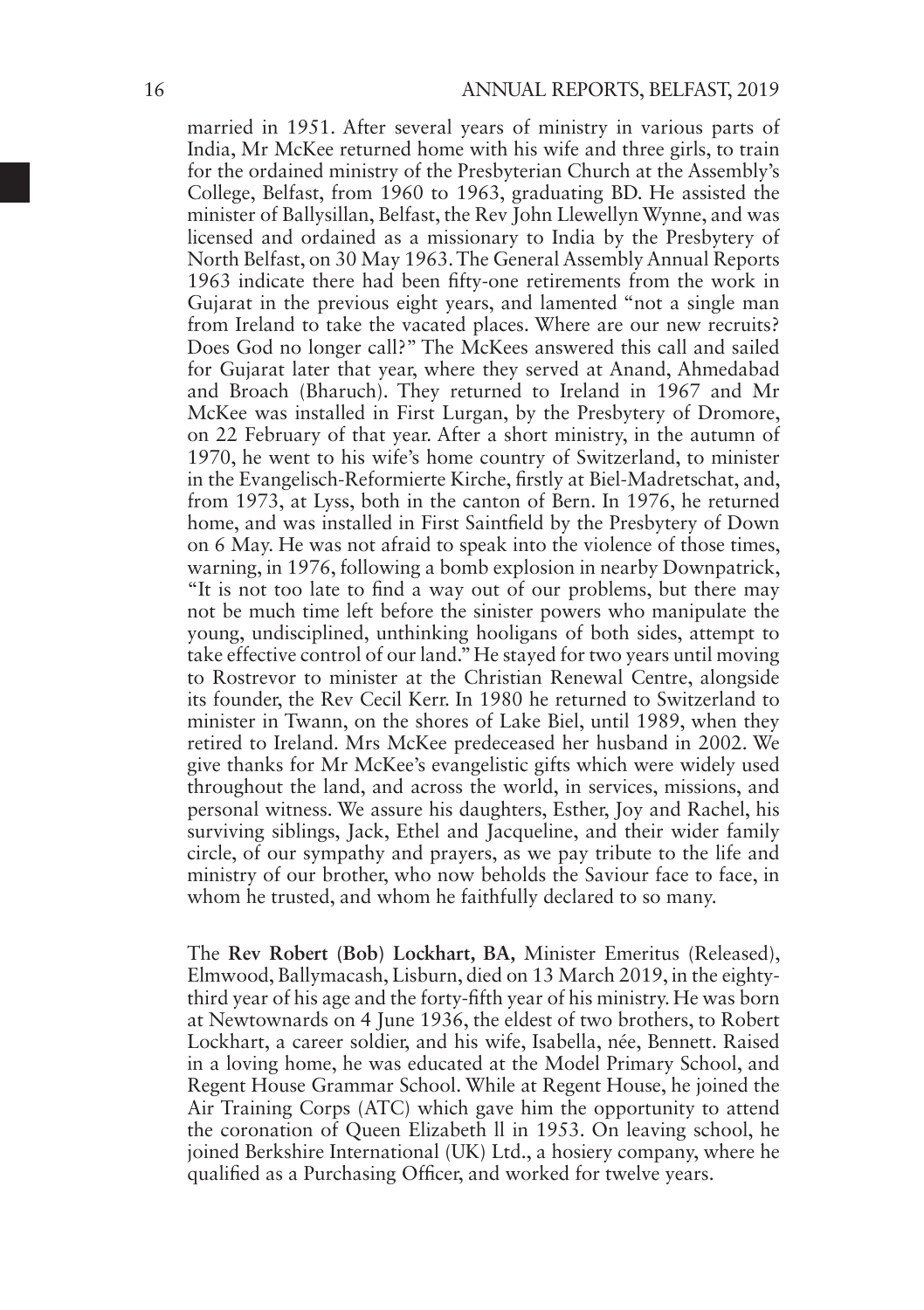In 1957 he attended a tent mission, and that night the whole course of his life and career changed. He was challenged by the preacher's text, Joshua 24:15, "Choose now this day whom you will serve…" He gave his life to Christ and began the journey which was to lead him into the ordained ministry. He matured in his faith through fellowship and service in the congregation of Greenwell Street. Among the many new friends he made was Betty Clarke. Love blossomed and they were married on 3 October 1963. They settled to married life at Newtownards and were blessed with two children, Fiona, and Niall. Over these years a sense of call to full-time ministry strengthened, and led to his decision to study at the Queen's University, Belfast, with a view to becoming a minister of the Presbyterian Church in Ireland. This was a courageous decision, having a growing family to provide for, which was eloquent testimony to his commitment to his Lord and Saviour. A growing sense of call to full-time ordained ministry led Mr Lockhart to study at the Queen's University, Belfast, 1966-1969, graduating BA.

This was followed by theological study at the Assembly's College, Belfast. He was licensed by the Presbytery of Ards on 9 June 1974, and assigned as assistant to the Rev W.J.A. Bell, then Minister of Knock, Belfast. He was ordained by the Presbytery of East Belfast on 12 January 1976, and, on being called to church extension work at Ballymacash, he was installed there on 2nd May of that same year. The parish was carved out of the bounds of Railway Street congregation. New housing developments were being built, and many families were moving in. There was no physical church building at that time, though the foundation stone had been laid early in 1976. Mr Lockhart had to set about gathering a congregation from scratch, which meant knocking doors and establishing a network of contacts and relationships with businesses and community groups in the area. He was well qualified for such work. His experience in the business world, his maturity, and his organisational skills, came into their own. Mr Lockhart was a people person. He was blessed with a warm, outgoing, personality, ready laughter, and a gift for friendship, which drew people to him. A church building was opened and dedicated on 22 January 1977, and, by the end of 1979, there were 280 families connected with the congregation. A new suite of halls was built to accommodate a wide range of activities and organisations, opened on 26 September 1981. The success of the work was recognised by a service of full erection to congregational status on 15 January 1984, followed by the installation of Mr Lockhart, who had been formally called as Minister, on 8 February 1984. Mr Lockhart talked of Christ to people in their homes, and preached Christ to them on a Sunday. Faithfully calling men and women to put their trust in Jesus as Lord and Saviour, he also taught them to live out their faith in the routines of everyday life – in the home, the workplace, and the local community. He was a great encourager, guiding many into service for the Master. He was Chairman of the Board of Governors of Pond Park Primary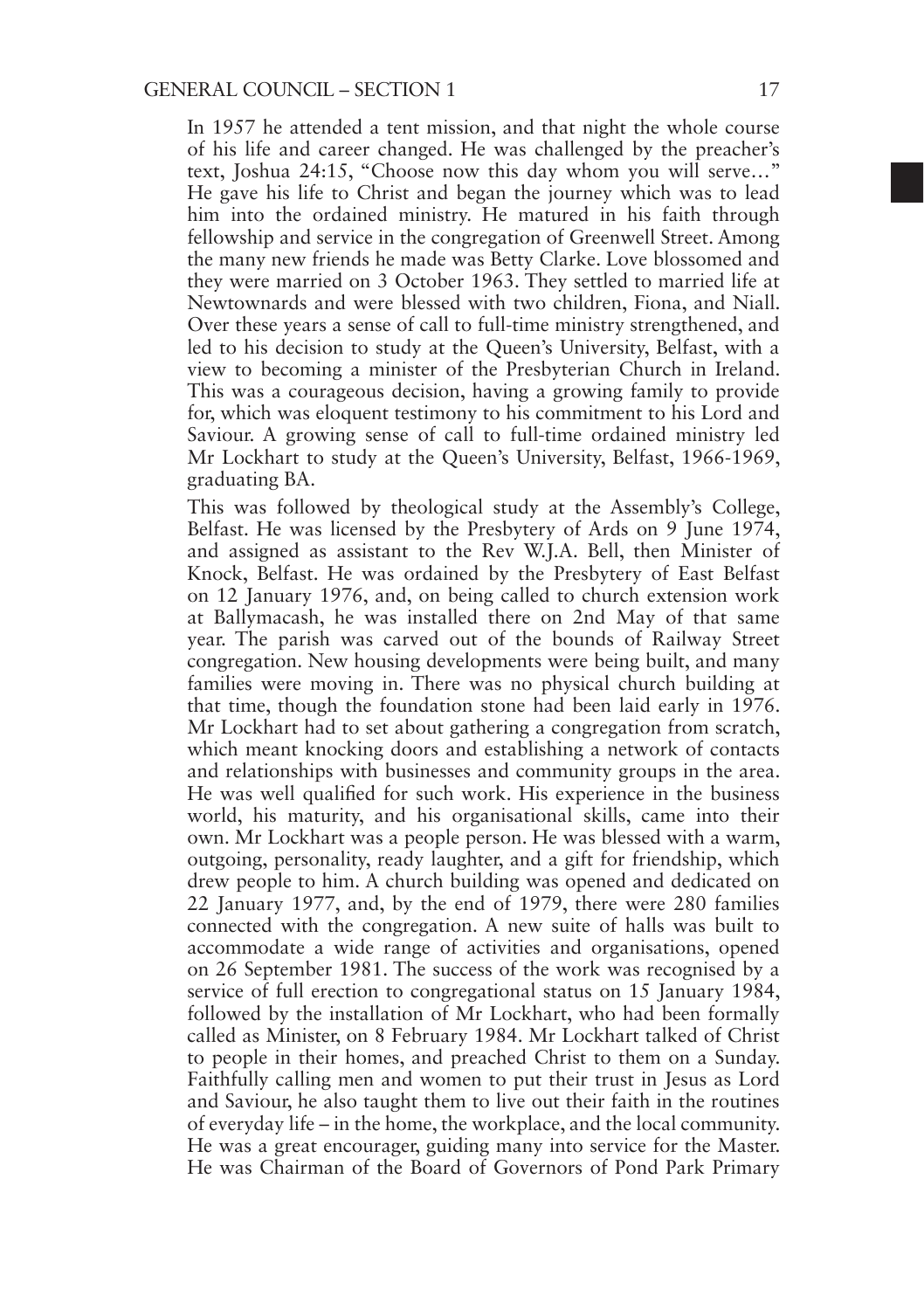School from 1981 to 2009. He took an active interest in The Leprosy Mission. After twenty-seven years of steady and fruitful ministry he retired on 30 April 2003, but continued to serve, especially as Pastoral Assistant in Railway Street congregation, until his health declined. Throughout these years Mrs Lockhart was by his side, supporting and encouraging him, and playing her own part in the life and ministry of the congregation. In 2017, following a diagnosis of vascular dementia Mr Lockhart became resident in Nicholson House Nursing Home in Lisburn. Now in a season of weakness and growing incapacity witness, and indeed ministry, continued. We remember Mr Lockhart's family as they mourn his loss, especially Mrs Betty Lockhart, daughter Fiona and husband Clarke, the Rev Niall Lockhart and wife Zarina, their children. We give thanks to God for the fellowship and witness of our brother who has entered into the eternal rest secured and promised through Christ the resurrection and the life.

The **Rev Arthur O'Neill BA,** Minister Emeritus (Released) of Fintona, Ballynahatty & Creevan linkage, died on 25 March 2019, in the eighty-sixth year of his age, and the fifty-fifth year of his ministry. He was born at Belfast on 12 October 1933, one of nine children to John O'Neill, a spinning master at Ewart's Mill and, later, Brookfield Mill, and his wife Sophia, née Dyer. The family belonged to Woodvale congregation, and Mr O'Neill began his early education at Woodvale Primary School. During the 1940s the family moved to Temple, outside Carryduff, to escape the Blitz, where he attended Carric na Veigh and Glenwood schools. On leaving school, he worked for a furniture company, and, when his father died in 1948, the family moved to Finaghy, where they joined Lowe Memorial congregation. Like his older brother William (Bill), and encouraged by the minister the Rev Alfred Martin, he was accepted for the ministry of the church, and he prepared by studying at Shaftesbury House School, Belfast, and from 1957, at Magee University College, Londonderry, and Trinity College, Dublin, from which he graduated BA in 1961. He took his theological course at the Assembly's College, Belfast, and was licensed by the Presbytery of Belfast South on 15 December 1963. He then served an assistantship in the congregation of Strand, Belfast, with the minister, the Rev Dr William Chestnutt, where he was ordained by the Presbytery of East Belfast, on 5 July 1964. Later that year, on the 24 October, Mr O'Neill married Beate Bierbrauer whom he had first met in 1954 during a youth exchange visit to Belfast from the Evangelische Kirchengemeinde, Essen, West Germany. He was called to the congregation of Fintona, in the Presbytery of Omagh, and was installed there, on 23 February 1966. A few years later the united congregations of Ballynahatty & Creevan were linked with Fintona, and Mr O'Neill was installed as minister on 12 November 1969. Mr and Mrs O'Neill settled to manse life in a rural setting, and their family soon grew with the birth of their daughter Nicola. Mr O'Neill was a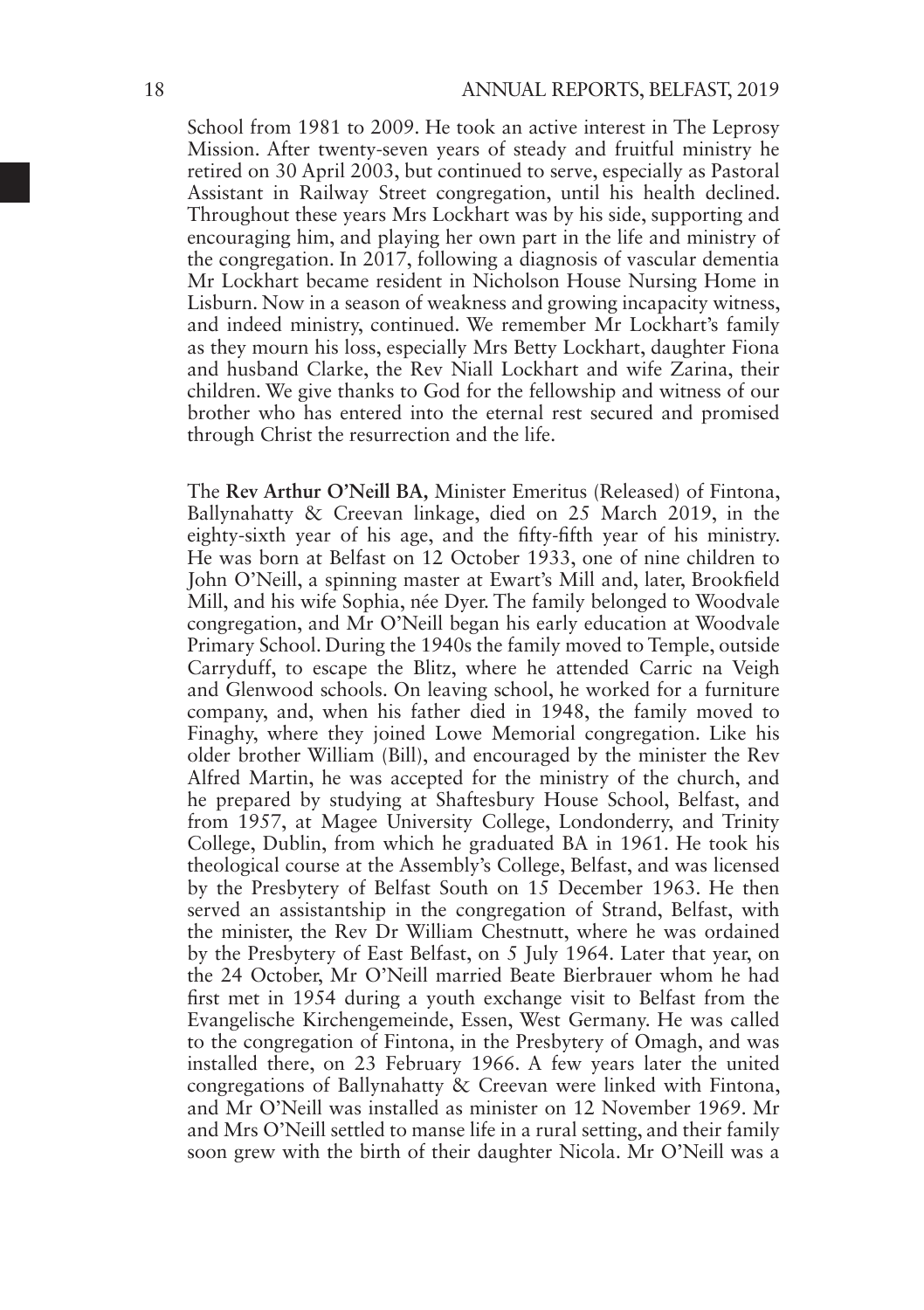thoughtful preacher and an assiduous pastor, caring for his flock in all the vicissitudes of life, faithfully supported by his wife in the life of the church. They operated as a team, and together they greeted their people at the church door after each service. In this way she enabled him to overcome the deafness that he had lived with over the course of his life. Being a competent organist and singer, he brought a musician's appreciation of the power of praise and the beauty of worship to the Sunday Services he conducted. During his ministry he started a Boys' Brigade company and, being a keen sportsman and holder of a Trinity Blue for hockey, he encouraged sports organisations. In his capacity as a teacher of RE at Omagh Academy, he influenced the lives of many young people in the district, including one Charles McMullen, who was elected Moderator of the General Assembly in 2018. As an extension of his pastoral role, he acted as Presbyterian Chaplain to the Tyrone and Fermanagh Hospital, near Omagh, and, as a member of the Executive Committee of the Northern Ireland Healthcare Chaplains Association, he served as its treasurer for many years. In the life of the wider church he served on the Board of Studies and the Youth Committee of Irish Churches, and was Moderator of the Synod of Derry and Omagh, 1995. After thirty-four years of consistent ministry, Mr O'Neill retired on 31 July 2000. He remained a keen golfer, and kept up his interest in sport, and enjoyed fellowship with colleagues from across the denominations as members of Friends of the Way, a group of clergy – and later some Church members – who meet monthly for worship and study. We extend our sympathy to his wife, Beate, daughter Nicola and husband Jim, grandson Killian, and his surviving siblings – brothers William, Jim, Stanley and Kenneth – together with the wider family circle, in the faith that is anchored in Christ, the believer's sure and certain hope of eternal life.

### OVERVIEW AND COORDINATION TASK GROUP

- 1. The General Council formalised the appointment of an an Overview and Coordination Task Group on 11 October 2018 (the group having met informally over the summer period) with the following remit and membership:
	- (a) **Remit:** To continue to take an overview of the evolving situation since the 2018 General Assembly and act in a coordinating role, taking any necessary decisions (as appropriate) between meetings of the General Council.
	- (b) **Membership:** Moderator and Clerk (Convener); Very Rev Drs Noble McNeely, Frank Sellar, Ian McNie, Rob Craig, Stafford Carson, Norman Hamilton and Alastair Dunlop; Messrs David Thomson, Edgar Jardine CB, and James Livingstone.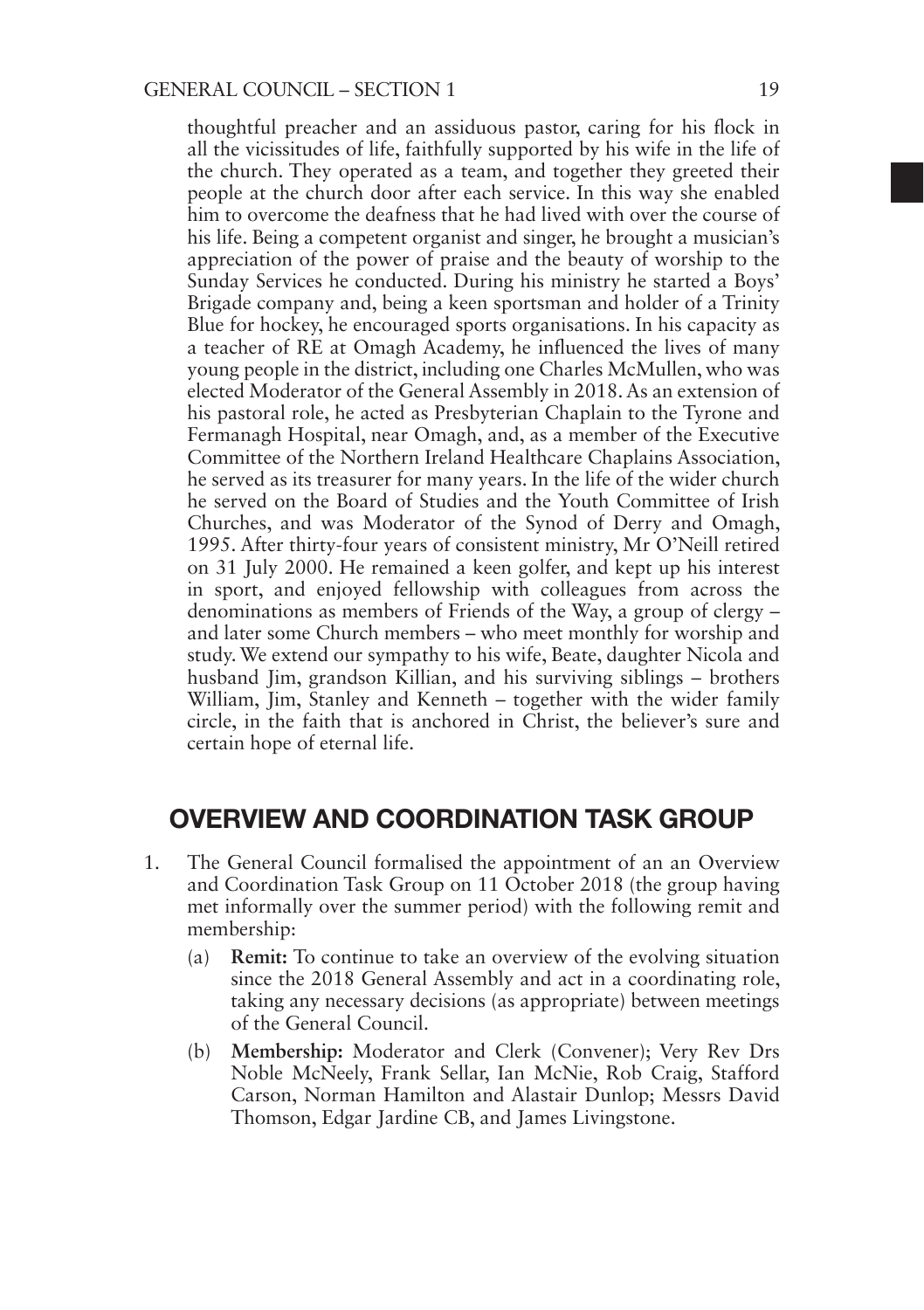- 2. At the time of writing, the task group has met twice, in November  $2018$  and February  $2019$ , and at each meeting heard updates from other task groups regarding a variety of matters, including:
	- (a) Dialogue and Resources Task Group
	- (b) Implementation Task Group
	- (c) Decision Making and Dissent Task Group
	- (d) UTC Review Task Group (relating to matters concerning the relationship between UTC and QUB)

(Note: The first three of these task groups will be reporting separately to the General Assembly as part of the General Council report, with the last one reporting through to the UTC Management Committee and the Council for Training in Ministry)

- 3. The task group also gave guidance to the Clerk and the Moderator regarding correspondence etc.
- 4. At the meeting of the task group in November 2018, the following points were noted:
	- (a) There is a need to set the tone for potentially controversial/ sensitive General Assembly debates in advance.
	- (b) There is a challenge with GA Reports being available to the press/ public before the Assembly debate. Is PCI in charge of our own debate?
	- (c) Does PCI need to 'put up people' for media in advance? (Danger of debate happening in media before the Assembly considers the matter.) Or just afterwards?
	- (d) Need to promote what we believe and why we believe it. Danger of agenda being set by others. (e.g. Need to promote marriage as a positive things rather than simply react to others agenda regarding a redefinition.)
- 5. At the meeting in February 2019, the task group invited the General Assembly Press Officer, Mr Mark Smith, to outline the media strategy in relation to the General Assembly. Mr Smith also outlined a number of suggested developments that he would desire to implement for the 2019 General Assembly. During a full discussion, the task group affirmed the Press Officer's proposals.
- 6. The task group will continue to meet as required, maintaining an overview, offering advice and seeking to coordinate responses as appropriate.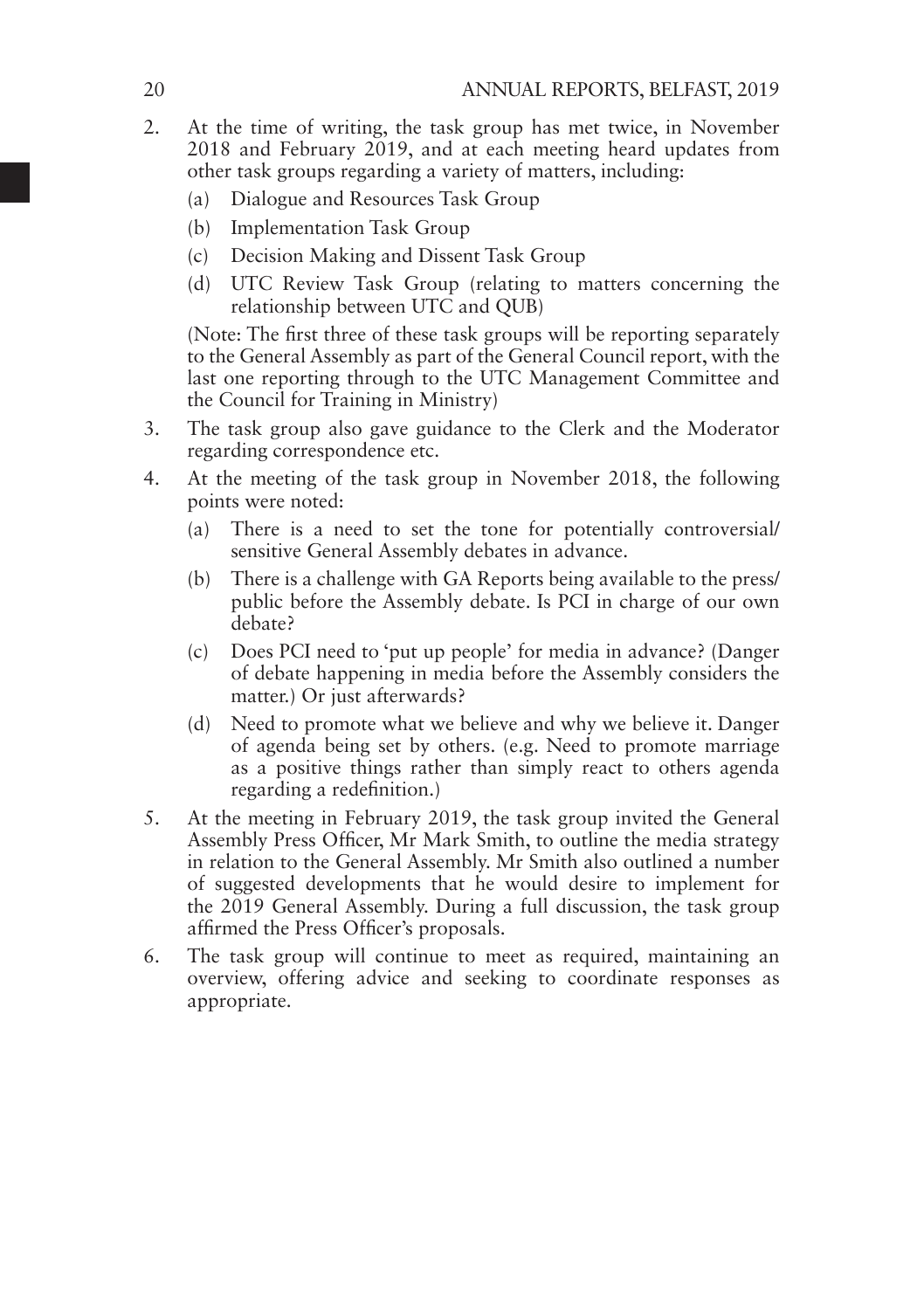### IMPLEMENTATION TASK GROUP

- 1. The Implementation Task Group was formed by the General Council in response to the 2018 General Assembly resolution: "That appropriate training be offered to Kirk Sessions on the theology and practice of the Church's understanding of 'a credible profession of faith' and the pastoral guidelines on homosexuality.' The remit agreed by the General Council is to put together a resource to be used at Kirk Session level, with a clear pastoral tone." Membership includes the Moderator and Clerk, representatives from the Dialogue and Resources Task Group, the Doctrine Committee and the Council for Congregational Life and Witness, and others from different pastoral contexts within PCI.
- 2. The task group reported on its initial work to the stated General Council meeting on 11 October 2018. At that meeting it was agreed that it be given permission to present a different set of pastoral guidelines while staying true to the original concept and that the remit be broadened to include training on a general approach to 'a credible profession of faith' as well as the specific issue of same-sex relationships.
- 3. The task group has met on five occasions. Two sub-groups were formed – one to work on a resource on 'a credible profession of faith' and the other to work on updating the current pastoral guidelines on homosexuality. While work on both drafts is making good progress, neither will be ready in time for the 2019 General Assembly.
- 4. To inform the work, the task group organised a Presbytery Consultation Day held on 17 January 2019 to which six representatives from each presbytery were invited. Other invitees included members of the General Council (including 38 members coming directly from presbyteries), the Implementation Task Group, the Overview and Coordination Task Group, the Doctrine Committee, the Dialogue and Resources Task Group and the Human Identity Task Group. Approximately 200 were invited of whom approximately 150 were directly from presbyteries. Approximately 190 attended on the day. The task group is grateful to all who participated. While the purpose of the day was both to give an opportunity for a greater number to have an input to the work of the task group and for the task group to hear and consider the views of a wider group, the spirit in which participants engaged with the themes and with one another was constructive and helpful. The format of the day was structured around three twenty-minute presentations. Each presentation was followed by facilitated discussion around tables for forty minutes. Each table facilitator also recorded feedback which was forwarded to the task group for reflection. The following is a summary of the presentations and subsequent feedback received during the Presbytery Consultation Day.
	- (a) The first presentation was titled "Position of PCI re 'the question of homosexuality'" and was delivered by Rev Prof Stephen Williams. He introduced his presentation by saying that, while the membership of PCI embraces a range of positions on same-sex relationships, the position set out in the documents of PCI is that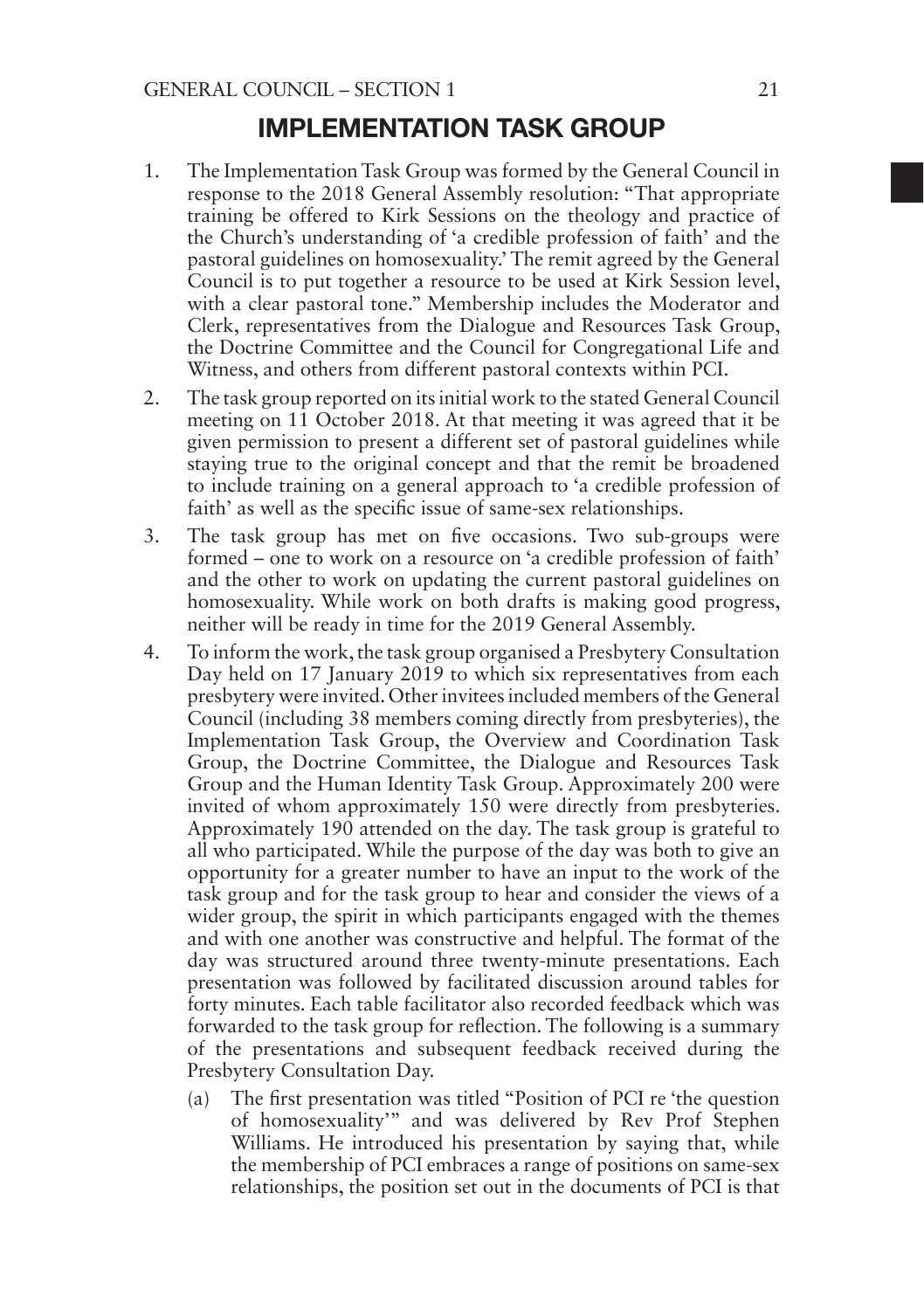(a) sexual relationships are properly ordered to the institution of monogamous, heterosexual marriage, (b) there is a moral distinction between same-sex practice and same-sex orientation, (c) homophobia, like same-sex relationships, is incompatible with Christian discipleship. He noted that while the basis for PCI's position is that the Bible is clear and permanently applicable on this area of Christian teaching and practice, critics of this position will challenge this interpretation of the Bible's application in the contemporary world. He highlighted the dynamic that while in 'church circles' the question of homosexuality is often addressed as though it were a question of morality, it is experienced by many as a question of identity.

- (b) Feedback following Rev Prof Williams' presentation included the following comments and insights. Many considered his point about morality and identity useful. What he said about the distinction between orientation and practice generated much discussion about what constitutes sin in terms of both thought and behaviour. This highlighted a need for clarity on this subject. It was acknowledged that kirk sessions find it difficult to talk about this issue. Widening the remit to help kirk sessions talk about other sins such as co-habitation of opposite sex couples was suggested.
- (c) The second presentation was titled "Position of PCI re 'credible profession'" and was delivered by Rev Dr Martyn Cowan. He drew attention to documents of PCI defining 'credible profession' and then described the difference between 'rigorism' and 'indifferentism'. He used Matthew 13:24-29, 36-43 to highlight the reality that the church is a 'mixed multitude' and the danger of rigorism that can result in uprooting the genuine crop. He used Matthew 18:15-17 to highlight the danger of indifferentism, which is to treat sin as relatively inconsequential. He emphasised that church discipline is not incompatible with the church being a community of grace and mercy.
- (d) Feedback following Rev Dr Martyn Cowan's presentation included the following comments and insights. It is clear that there is inconsistency in approach across the church in approach by kirk sessions. However, church discipline does occur for a range of sins such as adultery and non-attendance. It was also observed that in some congregations decisions on sacramental discipline are left, wrongly, to the minister with the kirk session not taking full responsibility as it should. Further training was suggested for elders-elect on the responsibility they will have in this area. It was noted that in sacramental discipline it is better when, after a conversation, the person themselves realises they are not ready or, in the case of church discipline, chooses to withdraw from the Lord's Table without the kirk session having to take action.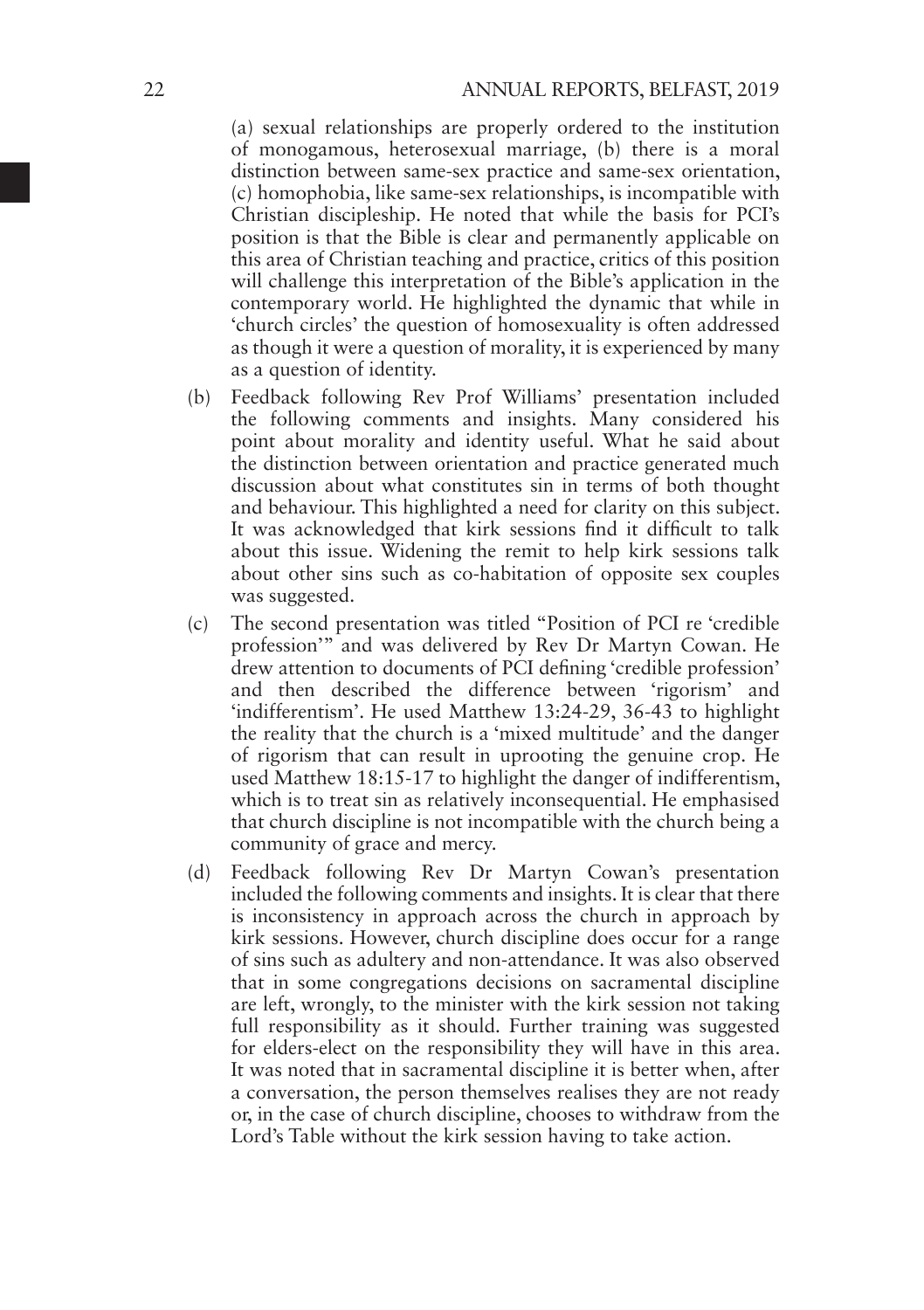- (e) The third presentation was titled "Position of PCI re 'pastoral guidelines'" and was delivered by Rev Bobby Liddle and Rev Mairisine Stanfield. Rev Bobby Liddle outlined the need to update the pastoral guidelines on homosexuality adopted by the General Assembly in 2007. He described the changed context, including that same-sex marriage is now legal in the Republic of Ireland. He said it is intended that the updated guidelines will include more biblical content and remain in line with PCI's stated position. He highlighted the need for the church to be a loving community. Rev Mairisine Stanfield shared stories of real situations that demonstrated the need for the church to be a community of radical love.
- (f) Feedback following Rev Bobby Liddle and Rev Mairisine Stanfield's presentation included the following comments and insights. It was observed that, while it is important for a church to be loving community, often pastoral care is confidential which limits the response of the church to the individual concerned. It was noted that if church discipline is required, it takes extra effort on the part of minister and elders to show love to the person because of the awkwardness of the situation. The importance of a sensitive and inclusive approach in congregations towards singleness generated extensive discussion and this extended beyond those who choose to be single because of same-sex attraction.
- (g) All the feedback from the Presbytery Consultation Day was received by the task group and has been used to inform the group's discussions and further shape the resources.
- 5. It was noted in discussion that there appears to be considerable variety in the vows used within PCI at admission both to baptism and to full membership. In view of this the task group asked the General Council to recommend that the General Assembly take steps to clarify the vows to be used at admission to baptism and to full membership.
- 6. The task group has spent some time discussing how and when to communicate its work. At the 2018 General Assembly there was a perception among some that the church had produced a theological report without an accompanying pastoral one, so the task group considers it important that both aspects of its work, the pastoral and the theological, should be communicated together. Consideration was given to requesting the 2019 General Assembly to send material down to presbyteries for comment, but the task group believes it is better to send final drafts down rather than half-finished material. It also believes it is important that Presbyteries have the opportunity to give feedback on the proposed material before it is presented to the Assembly for approval. Therefore, it is planned to request that the 2020 General Assembly receive final drafts of both the 'credible profession' resource and the pastoral guidelines and send these to presbyteries for comment,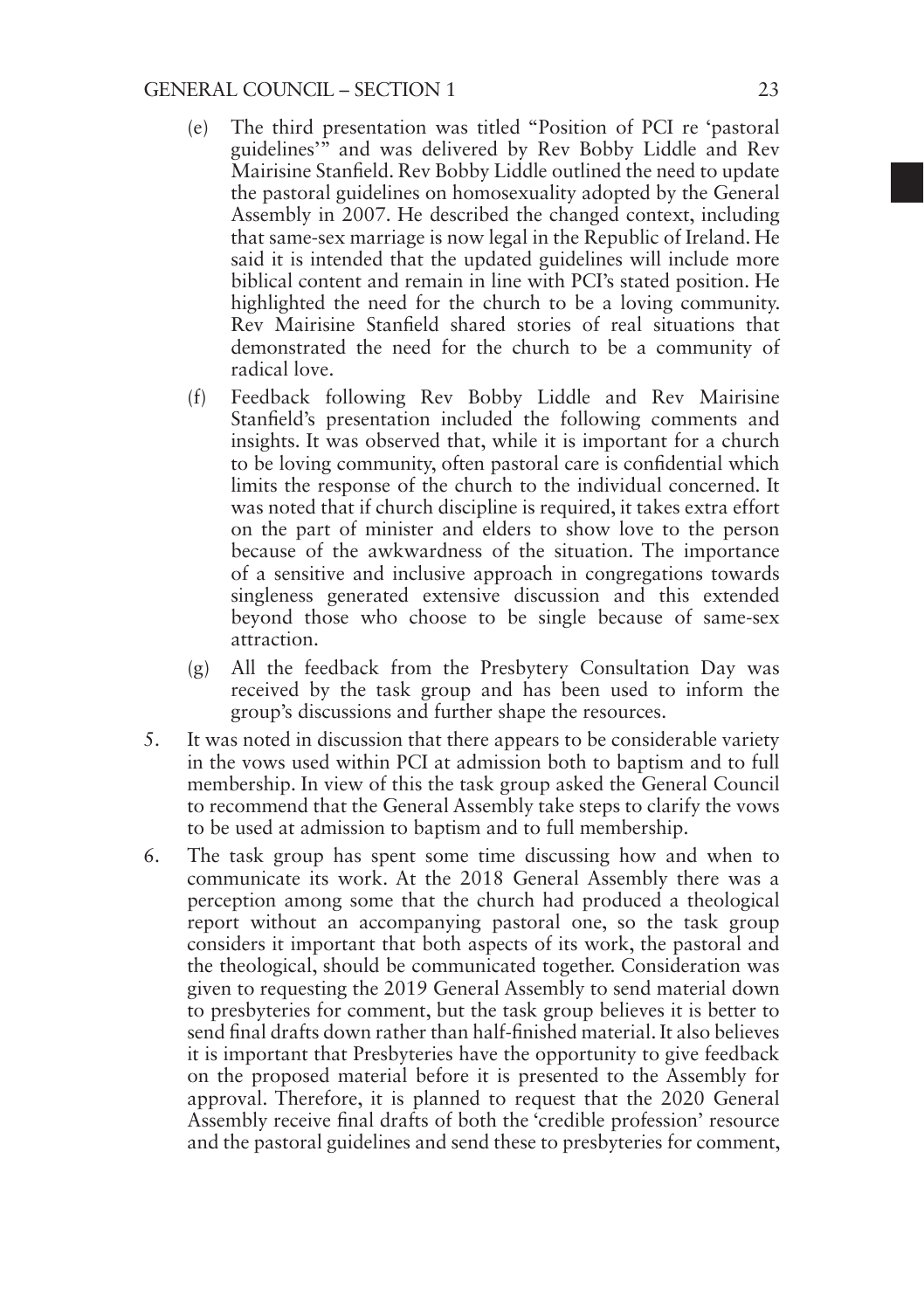with final consideration being given to the resource and guidelines at the 2021 General Assembly.

ALASTAIR DUNLOP, Convener

# DECISION MAKING AND DISSENT WITHIN THE PRESBYTERIAN CHURCH IN IRELAND TASK GROUP

#### (A) INTRODUCTION:

- 1. The Decision Making and Dissent within the Presbyterian Church in Ireland Task Group was appointed by the General Council at its meeting on 11 October 2018 as follows:
	- (a) Purpose of Task Group:
	- That a task group be established to draw up a report on 'Presbyterian decision making and the place of dissent'. Reporting to the General Council for transmission to the General Assembly and most likely 'sent down' to Presbyteries for discussion and feedback.
	- That the task group's remit be as follows:
		- (i) To draw together relevant material from the Code, Assembly reports etc.
		- (ii) To outline how decisions are made in PCI's Presbyterian system of Church government;
		- (iii) To outline what dissent formally means and how other forms of 'dissent' can be expressed;
		- (iv) To outline how decisions of the General Assembly can be changed.
	- (b) Task Group Membership:

Moderator and Clerk; Convener of General Council (Convener); 2 Clerks of Presbytery (Robert Herron and Tom Conway); 2 people with 'institutional memory / experience' (Dr Sam Hutchinson and Dr John Lockington); 2 people with 'conciliar skills' (Joe Campbell and Avril Heenan); 2 representatives from the Doctrine Committee (Prof Michael McClenaghan and Prof John Gillespie).

2. The task group has to date met on three occasions, on 12 November 2018, 3 January and 15 February 2019 and has during wide-ranging discussions has sought to scope out the remit given to it by the General Council.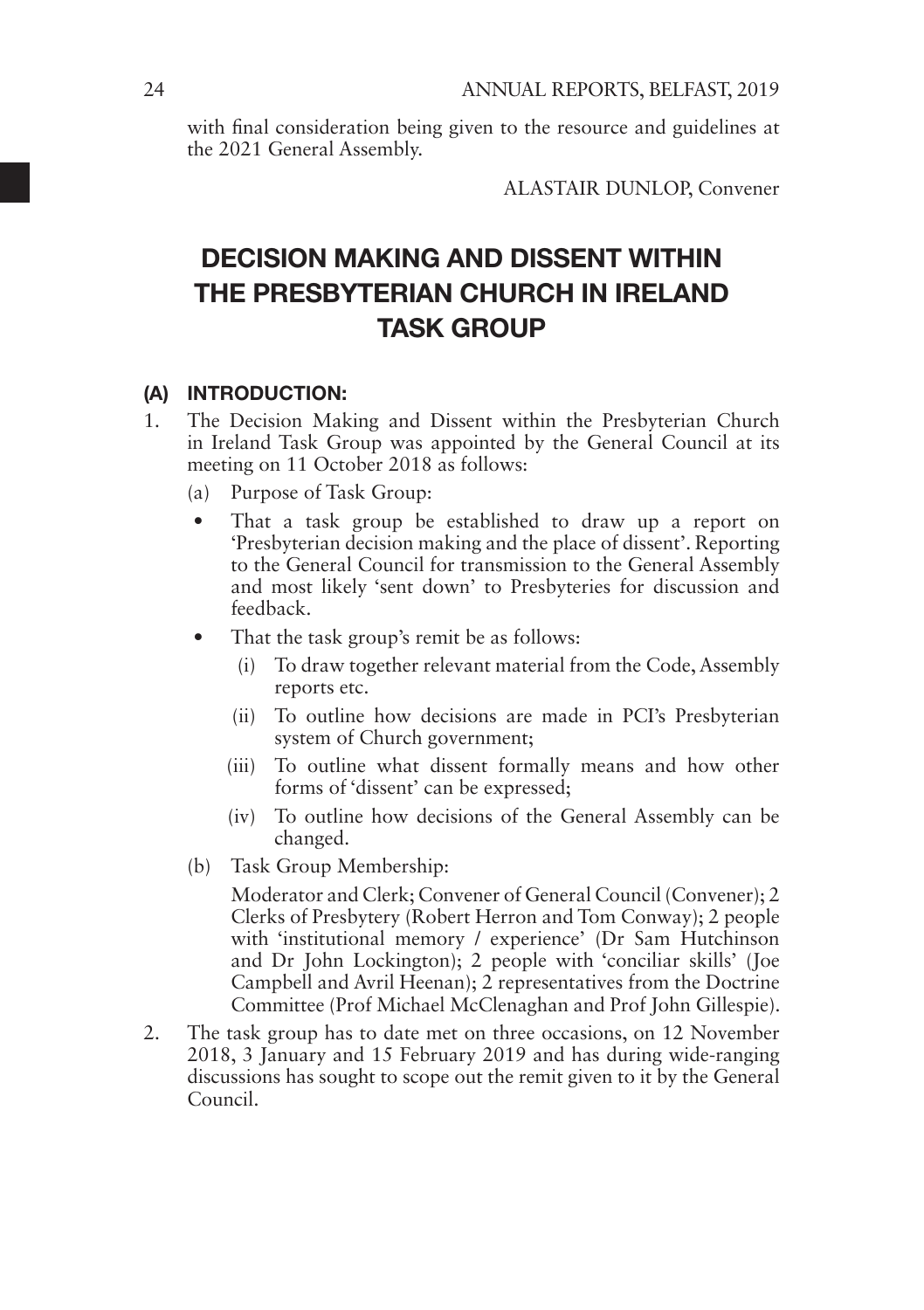### (B) CONSIDERATION OF SOME RELEVANT BACKGROUND PAPERS

- 1. The task group considered a number of papers tabled by the Clerk of Assembly, namely:
	- The 1981 Doctrine Committee Report re 'Subscription to Creeds and Confessions';
	- The 1974 Report re 'A Brief Statement concerning Faith and Order';
	- The 1990 Report of the Judicial Commission re 'Liberty of Conscience'
	- The 2014 Report of the General Board re 'Freedom of Individuals to Express Opinions'
	- Extracts from the General Council Report of June 2018
- 2. The following two key points were noted:
	- (a) **PCI is a Confessional Church** the Rule of Faith (Code Pars 10- 14) states:

 10. **The Word of God** as set forth in the Scriptures of the Old and New Testaments is the only infallible rule of faith and practice, and the supreme standard of the Church.

 11. **It is the privilege, right and duty of every person** to examine the Scriptures, and each individual is bound to submit to their authority. Having formed a definite conviction as to what the will of God is upon any subject, it is each person's duty to accept and obey it. In exercising this God-given right of private judgment, individual Christians are not to set their reason above the Word of God, or to refuse light from any quarter. Guided by the Holy Spirit, they are to use their reason to ascertain the divine will, as revealed in Scripture, and are to refuse to subject conscience to any authority except that of the Word of God. In the words of the Westminster Confession "God alone is Lord of the conscience, and has left it free from the doctrines and commandments of men which are in anything contrary to His Word, or beside it, in matters of faith or worship."

 12. **The Presbyterian Church in Ireland,** as a witness for Christ, has adopted subordinate standards. In these are found what the Church understands the Word of God to teach on certain important points of doctrine and worship. These subordinate standards are a testimony for truth and against error, and serve as a bond of union for members of the Church.

 13. **The Confession of Faith** (as approved by the Church of Scotland in her Act of 1647), and the Larger and Shorter Catechisms, prepared by the Westminster Assembly of Divines, are the subordinate standards of the Presbyterian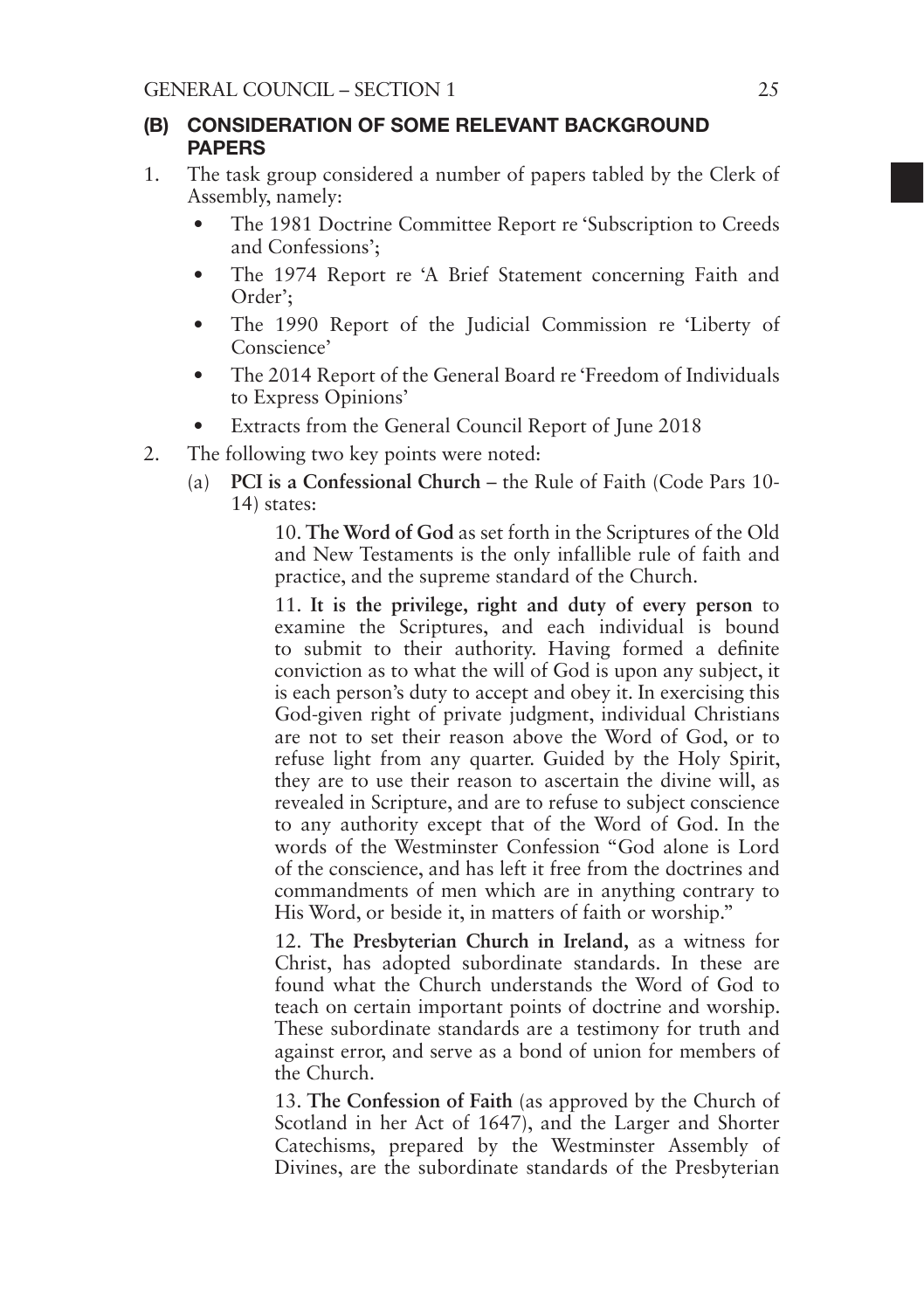Church in Ireland. Accepting these subordinate standards, the Church holds that civil rulers must be obedient to Christ in their own area of authority, yet they ought not to attempt, in any way, to constrain any person's religious beliefs or intrude upon their rights of conscience.

 14. **The Church alone** has the right to interpret and explain her standards, under the guidance of the Spirit of God.

- (b) PCI is a Presbyterian Church:
	- Key decisions are made by ministers elders meeting together in 'representative gatherings' (Code Par 19): 19. (1) The Presbyterian Church in Ireland shall be governed by presbyters in representative assemblies, otherwise known as the courts of the Church. These courts comprise Kirk Sessions, Presbyteries and the General Assembly.
	- The Kirk Session is the meeting together of minister(s) and elders of the local congregation (Code Par 34): 34. The Kirk Session is the governing body of a congregation in its Christian calling and as such has the rights and duties set out in this section.
	- Presbytery is the coming together of ministers and representative elders from a particular region (Code Par 69): 69. (1) The Presbytery is the body primarily responsible for corporate oversight of the congregations and causes assigned to it by the General Assembly, and of the ministers and elders connected with it, and the advancement of Christ's kingdom generally within its bounds.
	- The General Assembly is a coming together of ministers and representative elders from every PCI congregation (Code Par 104): 104. (1) The General Assembly is the supreme court of the Church, representing in one body the whole Church, including all subordinate courts and particular congregations, and acting as its supreme legislative, administrative and judicial authority, in dealing with all matters brought before it.
- 3. The task group also noted the following additional points:
	- (a) Not every 'policy', or even doctrinal statement, has the same 'standing'. Some matters are part of PCI's subordinate standards; some matters are set out in PCI's constitution (the Code); and some matters are policy or statements agreed by the General Assembly, often following on from a detailed report and debate on the underlying biblical principles involved. Some policy matters or doctrinal positions may be outlined in all three of these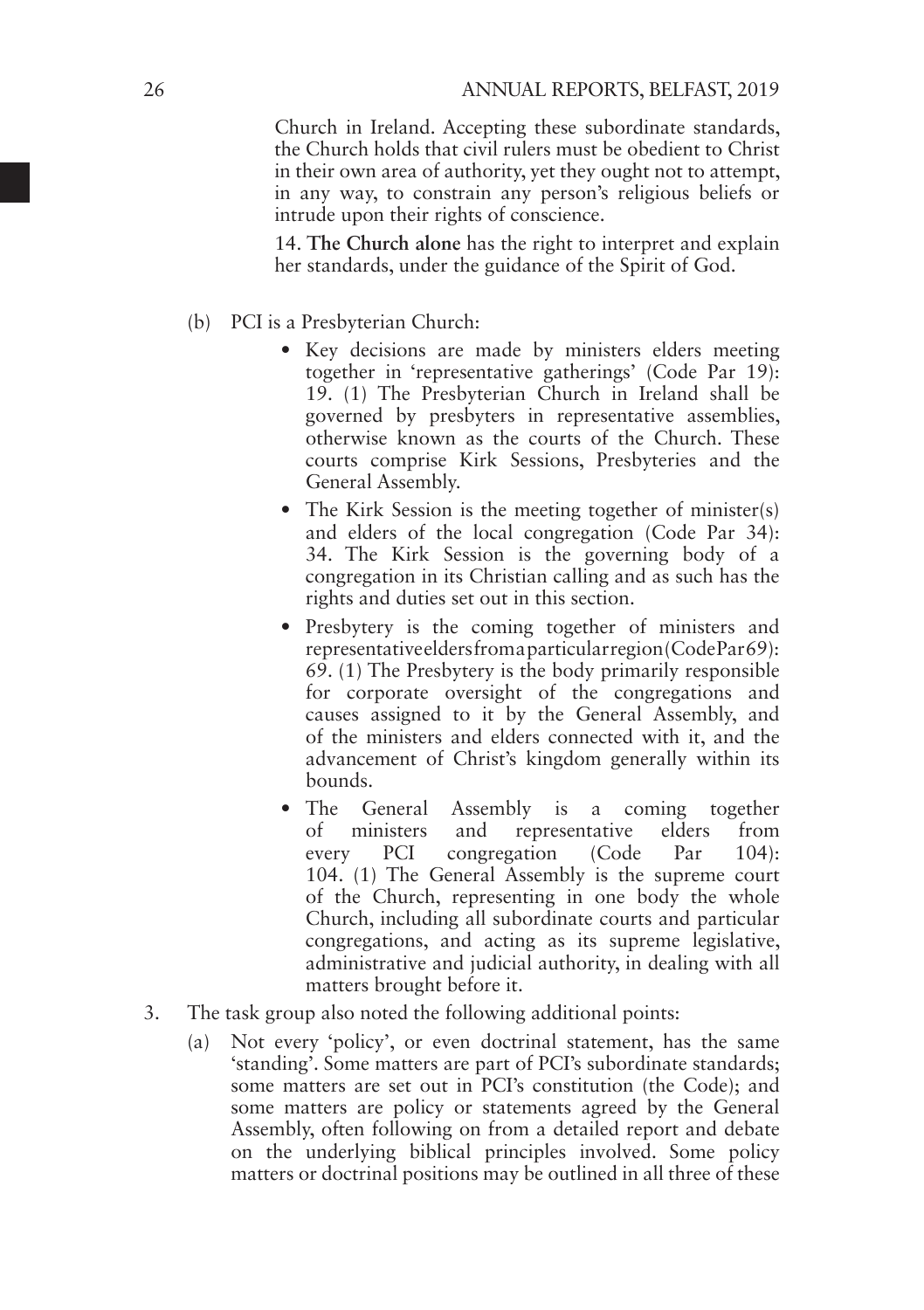ways – a sort of 'triple lock' of Scripture, Confession and Code. For example, in regard to PCI's stated position that marriage is exclusively between one man and one woman – this is defined in the subordinate standards, is stated as such in the Code and has been affirmed on a number of occasions down the years by the General Assembly following reports presented to it on the bible's teaching on marriage.

- (b) There is a difference between members having freedom to hold/promote a range of views and elders/ministers having the same freedom – the latter having 'subscribed' and taken on the responsibility and constraints of leadership, the former having not.
- (c) There are some areas that PCI has however decided that its ministers and elders can hold a different belief than that stated in the WCF e.g. the role of civil magistrates (in the Code); the view of the Pope (by GA resolution); certain liberty of conscience regarding the ordination of women (Judicial Commission report and GA resolutions). Certain other areas of the subordinate standards may no longer be deemed to be binding on ministers and elders, though the General Assembly has never formally stated so e.g. material on Sabbath observance.
- (d) Both the 1974 Report to the General Assembly re 'A Brief Statement concerning Faith and Order' and the 2014 Report of the General Board re 'Freedom of Individuals to Express Opinions', are somewhat limited, though perhaps deliberately so.
- (e) In today's media / social media driven world, a small number of people (some who may be Church members and some who may not) can seek to influence PCI policy outside of the normal structures and indeed can seek to create the impression (or reflect the reality) of wide-spread discontent with PCI policy.
- (f) 'Informal groupings' have always been in existence and have often sought to influence/change policy at General Assembly level.

### (C) AREAS IN WHICH GREATER CLARITY IS NEEDED AND WHERE THERE IS 'ROOM FOR IMPROVEMENT'

- 1. The process of bringing reports and recommendations to the General Assembly for decision:
	- (a) Consideration of how remits (especially with potentially controversial/significant issues) are given to committees/panels/ task groups – are remits too narrow at times?
		- (i) With what a Council considered to be potentially controversial/significant issues, should the Council be encouraged to check progress and amend a remit if deemed appropriate to do so?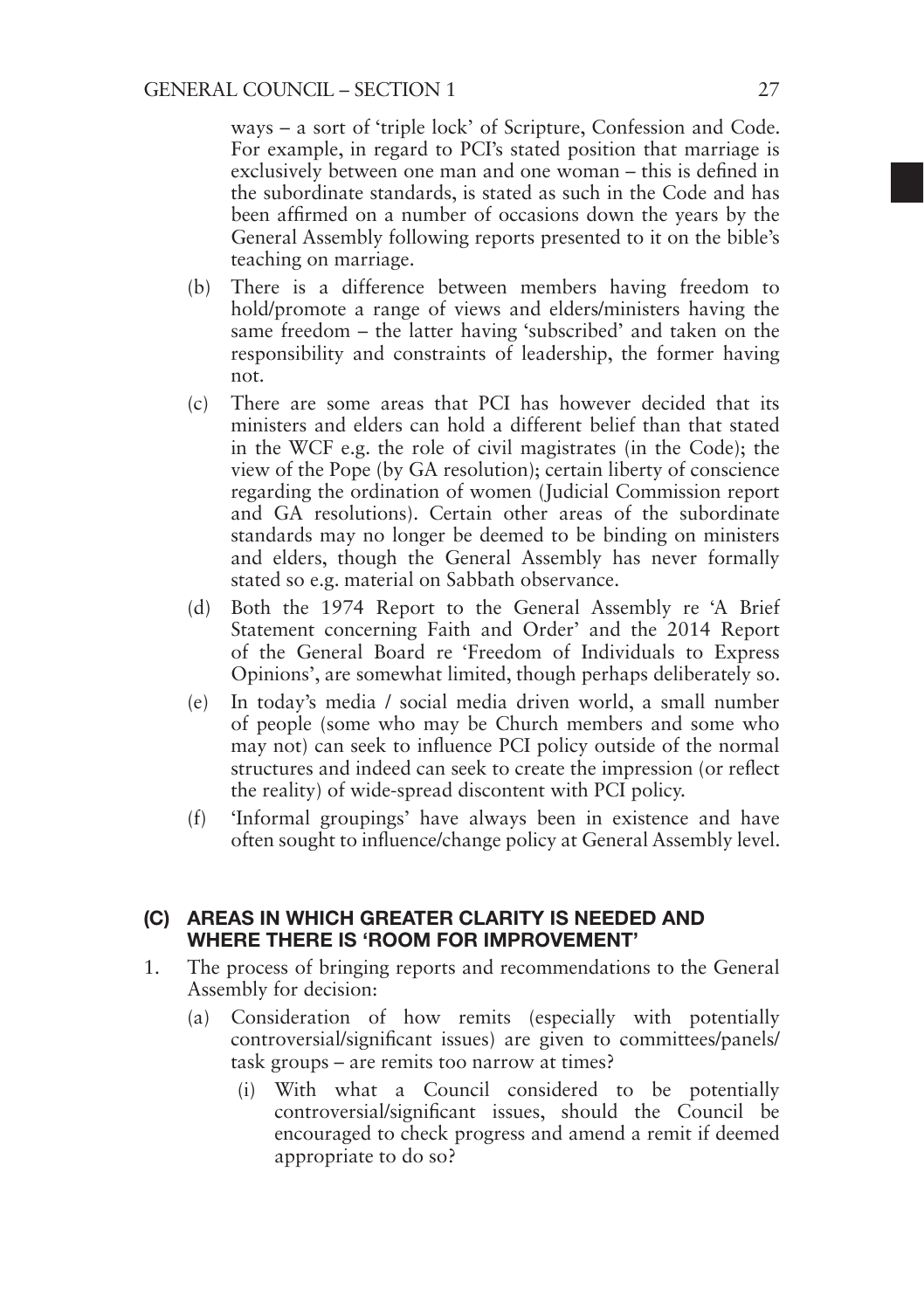- (ii) Should the committee/panel/task group have the right to refer remits back to the Council for consideration and amendment if deemed appropriate?
- (b) The role of Councils in overseeing committees/panels/task groups as they carry forward their remits, especially where these are potentially controversial / significant. What should be the nature and purpose of interim reports to Councils? For instance, should they clearly indicate the nature of discussion and the direction of travel etc.
- (c) The task group would suggest that there needs to be more use of a 'green paper stage' for controversial/significant issues – giving background, scoping out the issue etc. From relevant experience this at times could be usefully considered by a wider 'conference style' meeting of representatives from presbyteries, or even formally sent down to presbyteries for consideration, prior to proposals for policy being brought forward to the General Assembly. Does a group, presumably under the General Council, need to be tasked with recommending what issues should follow this more consultative format and which should not?
- (d) When reports come to the General Assembly, especially where these are potentially controversial/significant, should some form of 'big picture assessment' be included for the recommendations or options suggested? For instance, consideration of the impact on wider issues.
- 2. The process of consideration of reports during the General Assembly:
	- (a) How to enable wider and fuller participation during the General Assembly – is it a 'cold house' for elders generally, for younger people and for women? Can the Assembly operate in 'round table discussion mode' for some issues?
	- (b) What is the appropriate role for retired ministers?
	- (c) Should more items of business be conducted in private session to allow freer debate, especially when potentially controversial/ significant matters are under discussion?
- 3. The place of General Assembly decisions once taken:
	- (a) There is a need for affirmation and explanation of the role and authority of the General Assembly. For instance:
		- What decisions are binding that must be followed?
		- What is in the form of guidelines that should be followed apart from in exceptional situations?
		- What is in the form of guidance which is advice that should be taken into consideration?
	- (b) How are decisions and policies are communicated:
		- Within PCI to leaders and to members. Do summary papers highlighting significant decisions need to be sent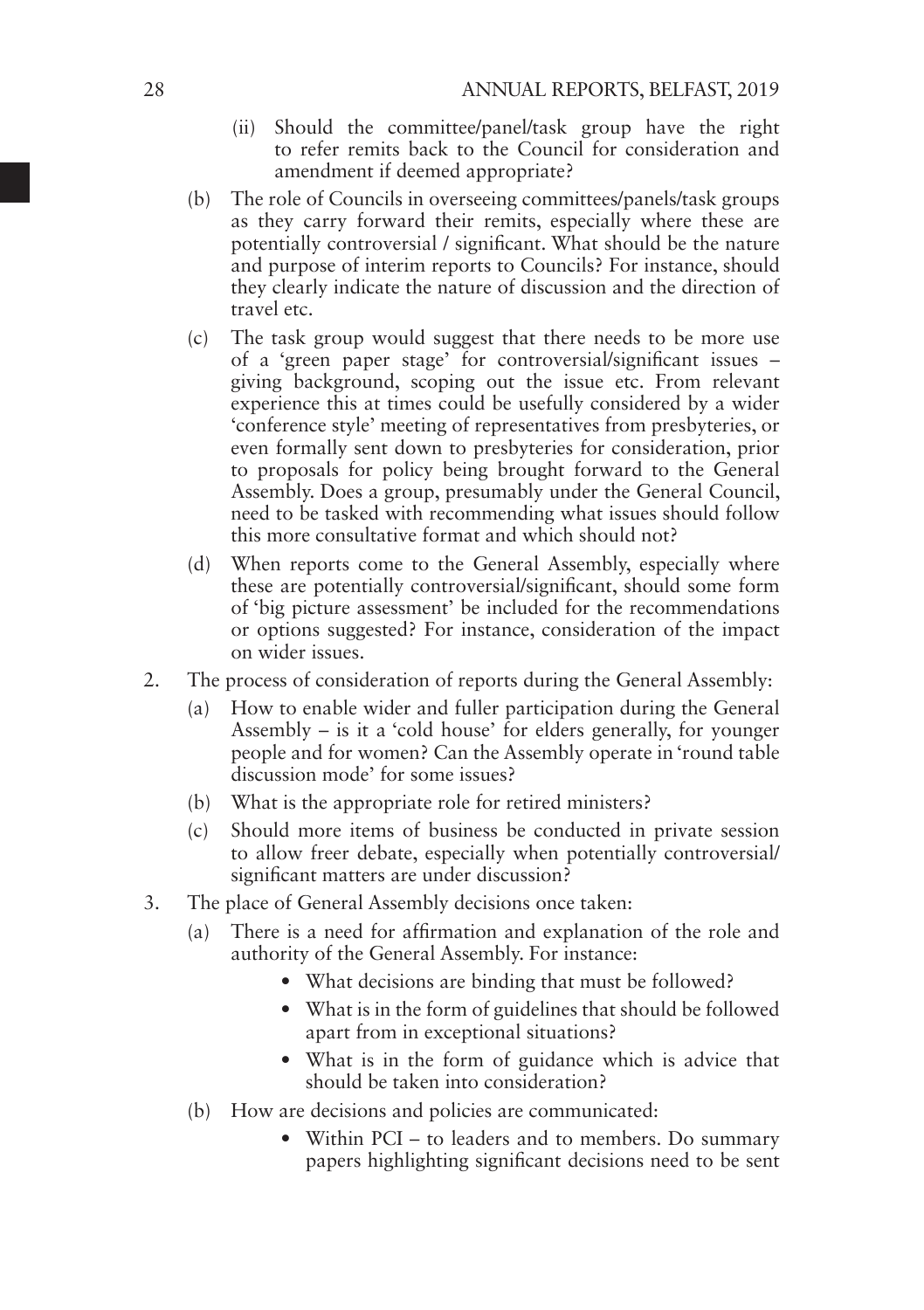to all ministers and clerks of session as soon as possible after each General Assembly? How are key decisions best communicated to members of congregations?

- Outside of PCI to the media / social media? Do a range of spokespersons need to be prepared in advance?
- (c) How do we to keep key decisions, policies and guidelines before the Church?
- (d) How can ministers and elders legitimately express 'dissent' from specific decisions of the General Assembly? What are the types/ categories of issues on which it is legitimate for ministers and elders publically to differ from the stated PCI position?
- (e) When does the issue of discipline come to the fore for ministers or elders who publically differ from the stated position of PCI in an area where this is not legitimate? How are such areas identified? How is such discipline to be exercised?
- 4. How General Assembly decisions can be changed:
	- (a) How can General Assembly decisions be changed? How can such debate be entered into, especially with reference to points 3 (d) and (e) above?
	- (b) Does there need to be a simpler process for triggering a review of General Assembly policies? Does the process of 'memorials' need to be renamed, updated and explained?

### (D) SUMMARY

- 1. A significant 'task of education' is necessary with regard to a number of issues – e.g. decision making within PCI; subscription and its implications; the standing of different types GA decision; how legitimately to express 'dissent' from specific decisions and work to change those decisions. This 'task of education' is needed both internally (amongst both leaders and members of PCI) and externally. Some specific material could be prepared outlining the basics of decision making and church governance within PCI – this could be presented in a diagrammatic form.
- 2. There is need for greater clarity on a number of matters e.g. the standing of different types of GA decisions; the types of issues on which it was legitimate for ministers and elders publically to differ from the stated PCI position.
- 3. Alternative and improved decision making processes should be explored – how remits are drawn up; consideration of how wider discussion can be encouraged within PCI's structures (e.g. possible 'green paper' stages); how the GA itself is facilitated in its engagement especially with issues that are controversial / significant; how GA decisions are communicated to PCI congregations/members and in the 'public square'.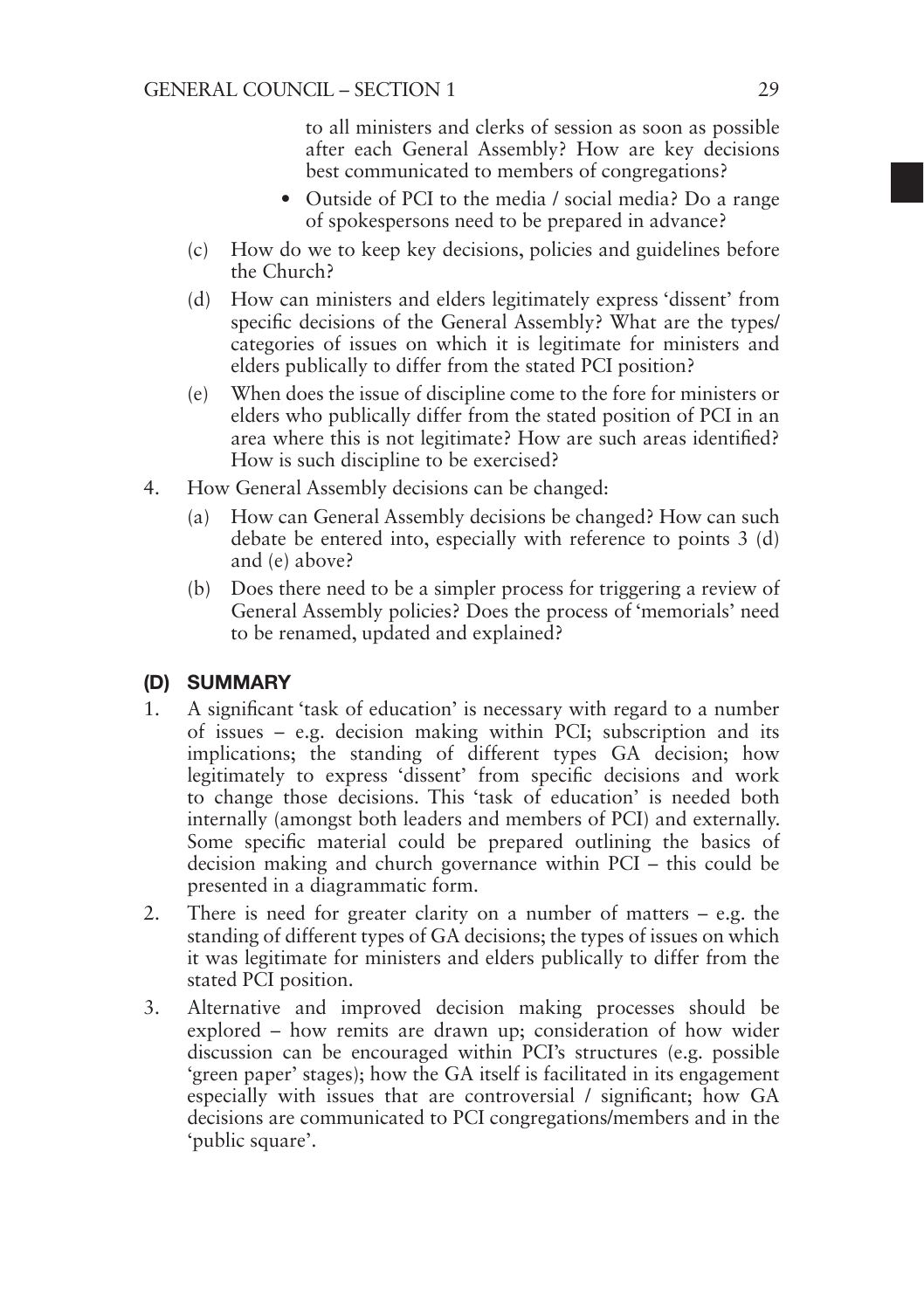### (E) NEXT STEPS

1. The General Council agreed to recommend to the General Assembly that the report of the task group be sent down to presbyteries (along with focussed questions to be drawn up by the task group) for discussion, with comments being returned to the Task Group Convener by Monday 9 December 2019.

NOBLE McNEELY, Convener

## DIALOGUE AND RESOURCES TASK GROUP

- 1. The Dialogue and Resources Task Group (DRTG) was established by the General Council in October 2015: its membership, namely, Very Dr Rob Craig (Convener), Very Rev Dr Stafford Carson, Rev Chris Kennedy, Rev Bobby Liddle, Rev Mairisine Stanfield, Avril Heenan and Joe Campbell.
- 2. Having been given a brief, but no name, the first duty of the group was to find a suitable name which would convey its three-year task. In arriving at the name Dialogue and Resources the members of the task group set around fulfilling their twofold purpose of enabling a dialogue to take place safely within PCI and to provide pastoral resources around the area of same-sex attraction (SSA).
- 3. The programme of the three years unfolded as follows:
	- (a) Year 1 2015-16: in the first year the members of the task group sought both to inform and equip themselves on the theological and pastoral issues which were presenting themselves around SSA. Significant conversations were opened with Rev Vaughan Roberts (Living Out) and with Jonathan Berry and Rob Wood (True Freedom Trust). A channel of conversation was also opened with Padraig O'Tuama (Corrymeela).
	- (b) Year 2 2016-17: in the second year a series of workshops was offered to all active teaching elders within PCI. These workshops were held on an area basis, drawing ministers from several presbyteries together. Sam Allberry (author of *Is God anti-gay?*) was the invited speaker and facilitator. In addition, during his visits identical workshops were offered both to full-time PCI youth workers and licentiates and students for the ministry.
		- (i) Alongside the workshops, the task group provided a sheet of recommended resources (websites and books) in keeping with the stated position of PCI on homosexuality. The resource sheet is attached.
		- (ii) Also, during this year and into the third year a series of three meetings took place with Padraig O'Tuama and others whom he invited. Initially, the purpose of such meetings was to read and discuss two books which had been recommended by either group and which presented different arguments and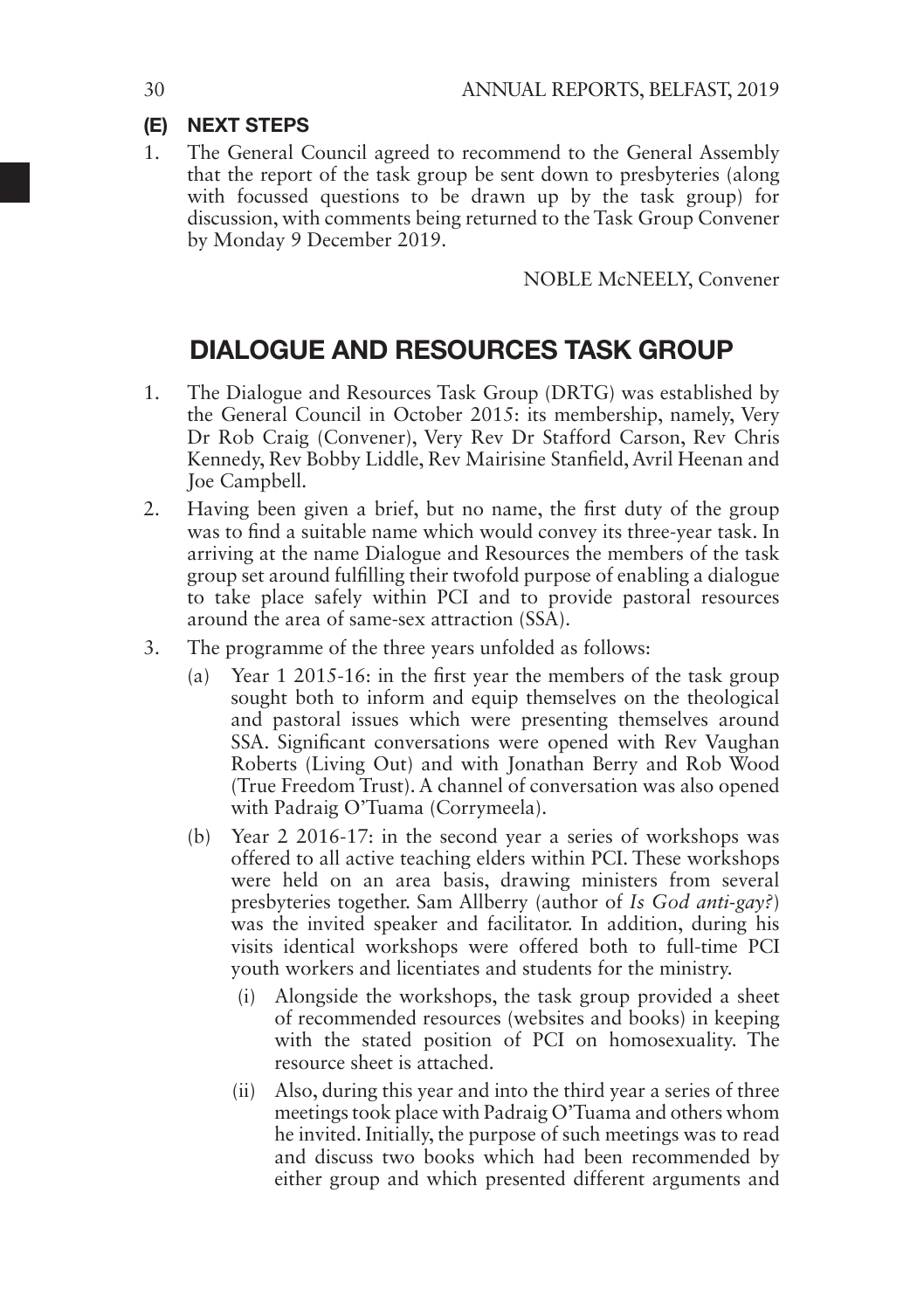conclusions around SSA. Members of the task group found these meetings helpful as they listened to the stories and appreciated the vulnerability of those who spoke honestly of their experiences; however, it was apparent that there would never be a meeting of minds without a letting go of deeply held convictions on both sides.

- (c) Year 3 2017-18: in the third year a further series of workshops was offered to ruling elders on the same geographic basis as the workshops for ministers. On this occasion Rob Wood from True Freedom Trust was the invited facilitator.
- 4. At the General Assembly of 2018 the task group requested a one year extension to continue its work. The belief within the task group being that there was need for a similar programme to be offered to the leaders of church youth groups and their young people. However, the proposed work of the task group was overtaken by the reaction and response to the decision of the 2018 General Assembly to receive the report of the Doctrine Committee regarding same-sex attracted people, the sacraments and church discipline. As a result, the task group was of the opinion that its work be suspended to allow the work of the task group offering pastoral advice to kirk sessions to take precedence.
- 5. Conclusions / Lessons from the Experience of DRTG:
	- (a) **Gracious Confidence** early in its life the DRTG 'chanced' upon the expression gracious confidence which became a much repeated mantra. The members of the task group gained the perception that, in the contemporary climate with its emphasis on diversity and inclusion, it is easy for Christian people to feel intimidated and in the process lose either their gracious spirit or their confidence in the Gospel.
	- (b) **Tone**  closely related to the need to have a gracious confidence in the Gospel is the tone in which we affirm the truth and teaching of the Scriptures on matters related to sexuality. Listeners hear not only what it said but the way in which it is said.
	- (c) **Confusion**  whilst those on the extremes of this debate are very clear both in their understanding, their message and their agenda for the church, there exists in-between these extremes both much confusion and the need for a clear affirmation of the church's teaching about human sexuality and relationships.
	- (d) **Marriage and Singleness** From our celibate, same-sex attracted friends a fresh appreciation was received about the gifts of marriage and singleness; and also, about the tendency within the church to exalt marriage as the goal of life to the detriment of the many single Christians.
	- (e) **Agenda**  the impression was received that many who, in their minds, have reconciled the teaching of Scripture with a loving same-sex relationship, want the church to follow suit.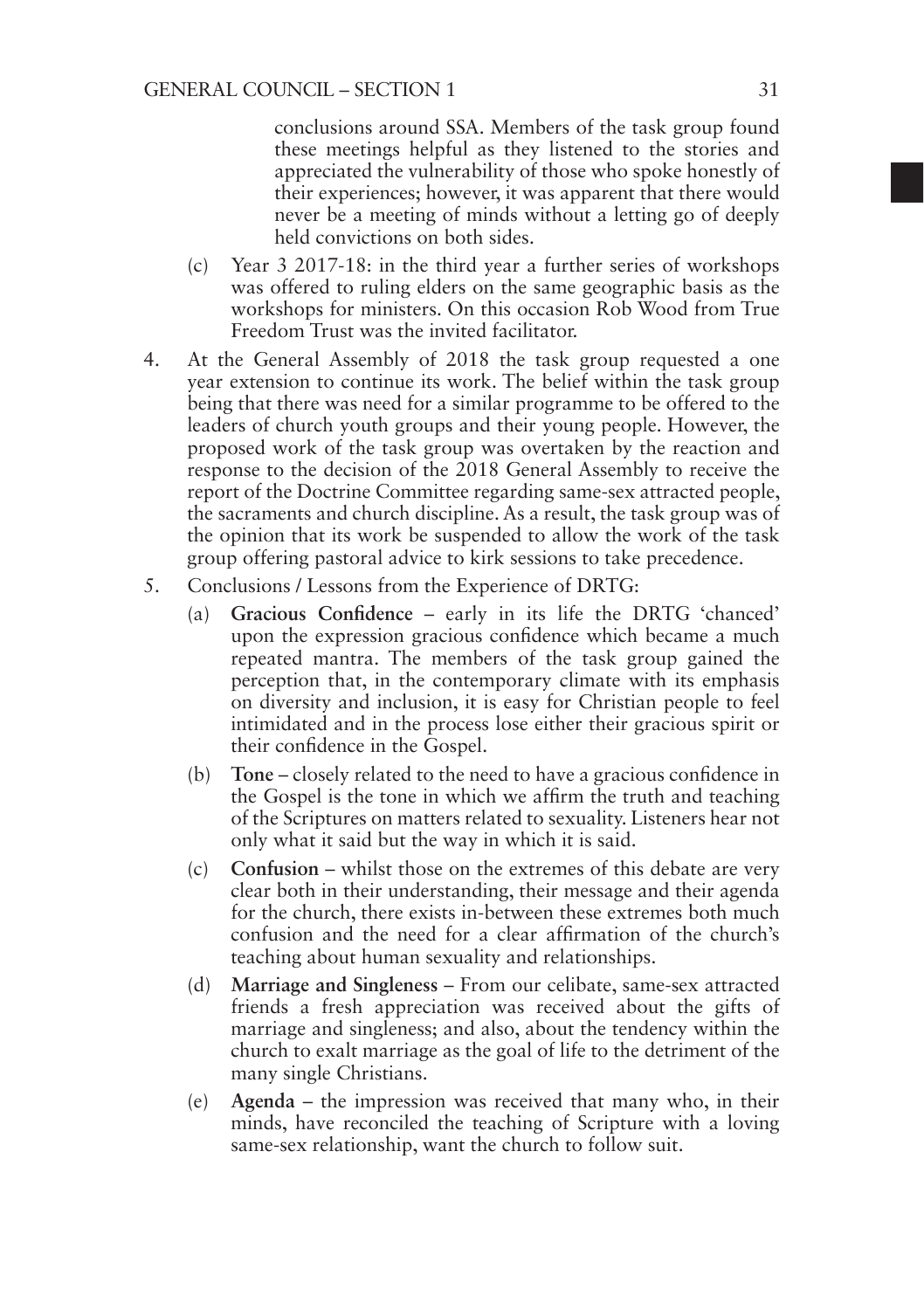6. The task group was thanked and discharged at the March meeting of the General Council, which also agreed that the resource list in the appendix be forwarded to the Council for Congregational Life and **Witness** 

ROB CRAIG, Convener

# DIALOGUE AND RESOURCES TASK GROUP

### APPENDIX – RESOURCE LIST

Introduction: Since 2015-18 many new publications on the subject have been printed. This list, while not exhaustive, is the basis of the resource sheet made available at all the workshops which the task group organised.

#### Some Websites/ Organisations:

Presbyterian Church in Ireland *www.presbyterianireland.org*: Type in 'Homosexuality' into the search box for a number of articles and resources written by and for members of our denomination in recent years.

Living Out *www.livingout.org:* Not an organisation as such, simply a website resource for church leaders and individuals either struggling with same-sex attraction personally or wanting to encourage those who do. Features video stories of people talking about their experiences. It may be useful for elders or in a broader congregational setting.

The True Freedom Trust *www.truefreedomtrust.co.uk:* UK based evangelical organisation for whom Rob Wood works. This website has a number of helpful resources for individuals dealing with gay/lesbian issues personally. There is also a number of particularly helpful articles for professing Christian parents with children who are facing these issues.

True Freedom Trust, 75 Albion Street, Birkenhead, CH41 5LS, UK or phone on +44 (0)151 653 0773.

Rosaria Butterfield's website *www.rosariabutterfield.com:* Includes a free PDF. Study guide based on her The Secret Thoughts of an Unlikely Convert, as well as other articles and videos.

Website in connection with Wes Hill's work *www.spiritualfriendship.org:* A website which provides a blog providing "Musings on God, Sexuality and Friendship".

### Some Books on homosexuality:

Jonathan Berry and Rob Wood, *Satisfaction Guaranteed: A future and a Hope for Same-Sex Attracted Christians* (IVP, 2016). Written from a personal point of view by today's speaker.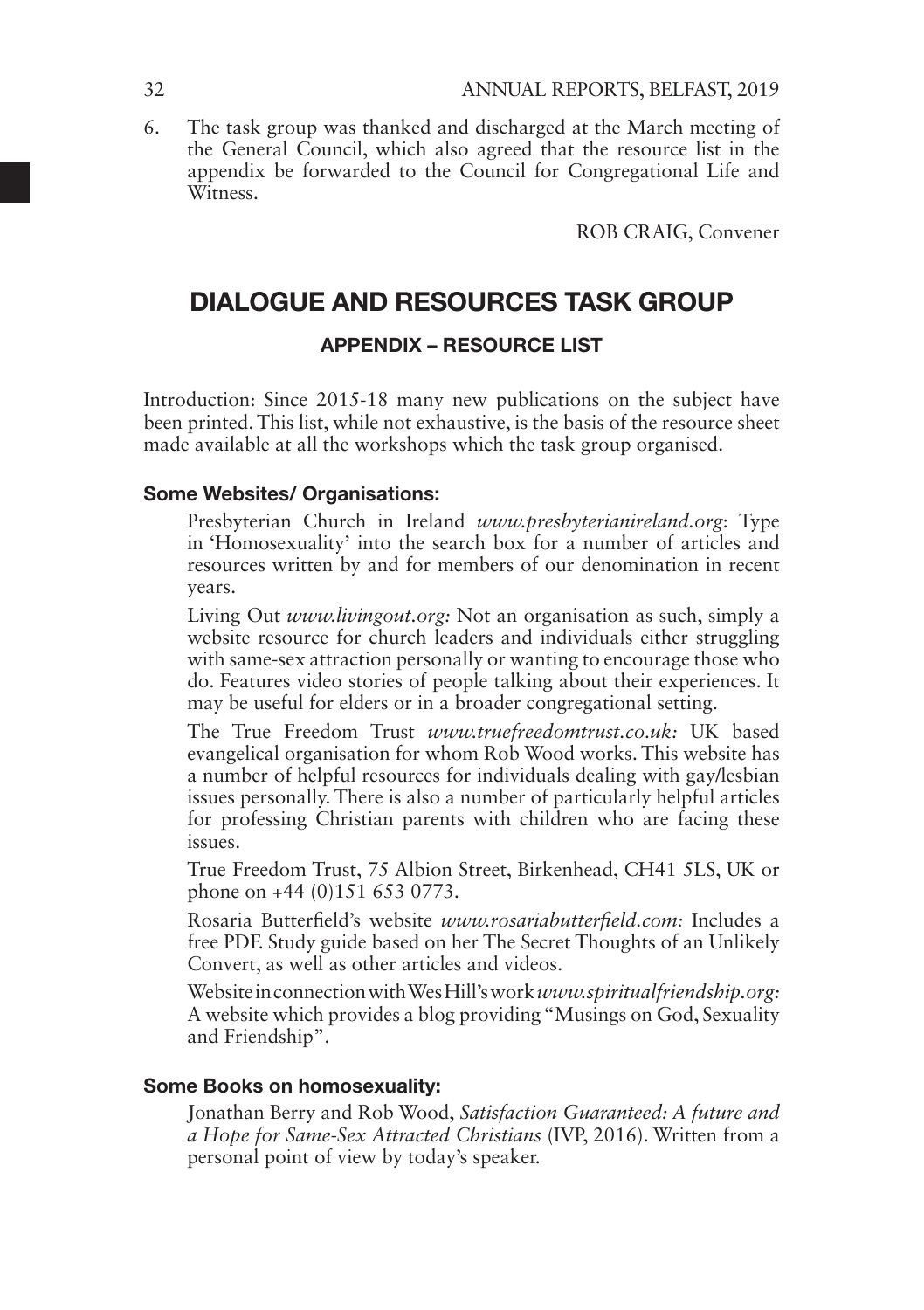### GENERAL COUNCIL – SECTION 1 33

Glynn Harrison, *A better story: God, Sex and Human Flourishing* (IVP, 2016). "This book is my attempt to say why I think traditional Christian teaching on sex, marriage and human relationships is good news for today." Very accessible.

Sam Allberry, *Is God anti-gay?* And other questions about homosexuality, the Bible and same-sex attraction (The Good Book Company, 2013). Written from the point of view of one who faces these issues personally.

Rosario Butterfield The Secret Thoughts of an Unlikely Convert: An English Professor's Journey Into Christian Faith (Pittsburgh: Crown and Covenant, 2012) A biographical account of her conversion to Christ and move out of a Lesbian lifestyle.

Wes Hill, *Washed and Waiting: Reflections on Christian Faithfulness and Homosexuality* (Grand Rapids Michigan: Zondervan, 2010). Biographical in tone, and disarmingly honest, with a strong emphasis upon God's grace and forgiveness.

Ed Shaw, *The plausibility problem* (Leicester: IVP, 2015). "Ed Shaw experiences same-sex attraction, and yet he is committed to what the Bible says and what the church has always taught about marriage and sex. In this honest book, he shares his pain in dealing with these issues – but, at the same time, shows us that obedience to Jesus is ultimately the only way to experience life to the full." Well written and challenging.

### HUMAN IDENTITY TASK GROUP

- 1. Since its formation in autumn 2017, the task group continues to work on the challenging and hugely complex issues regarding gender identity both in society and in PCI congregations. The most significant action of the task group to date has been making copies of the book, *Talking Points: Transgender* by Vaughan Roberts with a forward by Rt Rev Dr Charles McMullen, available to every congregation.
- 2. Rev Prof Bill Addley convened the group in its first year and thanks are expressed to him for getting the work underway. Rev Daniel Kane agreed to fulfil the role of acting convener in the interim and was appointed to this role on a permanent basis by the General Council at its March 2019 meeting.
- 3. The task group welcomes the new booklet, 'Transformed', on gender identity issues released by the Evangelical Alliance in autumn 2018. It believes, however, that a need remains for a specific resource providing guidance on theological understanding and pastoral care for those in PCI congregations who struggle with gender identity and their families.
- 4. The task group is working on such a resource and plans to release it in the first half of 2020. It is envisaged that the resource will mirror the tone and approach taken by the updated resource on pastoral care and same-sex attraction. Input to this resource will come from experienced